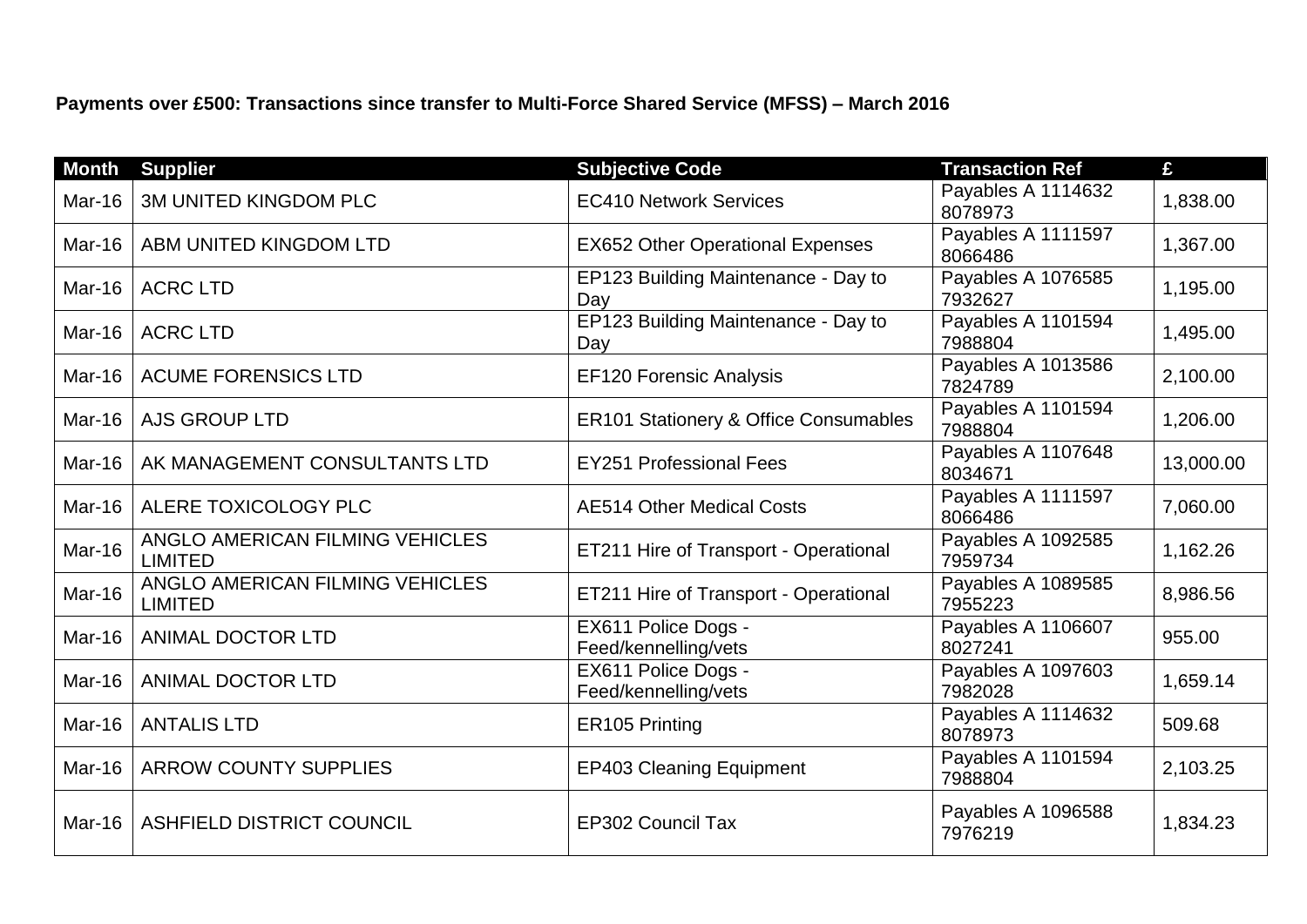| <b>Month</b>  | <b>Supplier</b>                   | <b>Subjective Code</b>                     | <b>Transaction Ref</b>        | £         |
|---------------|-----------------------------------|--------------------------------------------|-------------------------------|-----------|
| Mar-16        | <b>ASHFIELD DISTRICT COUNCIL</b>  | <b>EP302 Council Tax</b>                   | Payables A 1034585<br>7875735 | 27,325.13 |
| Mar-16        | ASHWELL MAINTENANCE LTD           | EP123 Building Maintenance - Day to<br>Day | Payables A 955586<br>7711506  | 1,574.57  |
| Mar-16        | <b>ASSA ABLOY LTD</b>             | EP123 Building Maintenance - Day to<br>Day | Payables A 1115603<br>8082786 | 4,223.42  |
| Mar-16        | ATTENBOROUGH INDUSTRIAL DOORS LTD | EP123 Building Maintenance - Day to<br>Day | Payables A 1107648<br>8034671 | 650.00    |
| Mar-16        | ATTENBOROUGH INDUSTRIAL DOORS LTD | EP123 Building Maintenance - Day to<br>Day | Payables A 1115625<br>8083952 | 979.00    |
| Mar-16        | ATTENBOROUGH INDUSTRIAL DOORS LTD | EP123 Building Maintenance - Day to<br>Day | Payables A 1115603<br>8082786 | 1,773.00  |
| Mar-16        | <b>AVATU LTD</b>                  | <b>EC512 Software Licences</b>             | Payables A 1108601<br>8046022 | 1,380.00  |
| <b>Mar-16</b> | AW LYMN THE CRAFTSMAN IN STONE    | EP123 Building Maintenance - Day to<br>Day | Payables A 1115625<br>8083952 | 833.34    |
| Mar-16        | <b>BANKS LONG &amp; CO LTD</b>    | EP250 Rent                                 | Payables A 1107648<br>8034671 | 1,483.30  |
| Mar-16        | <b>BEECHMAST (SERVICES) LTD</b>   | <b>EX751 Vehicle Storage</b>               | Payables A 1106607<br>8027241 | 810.00    |
| Mar-16        | <b>BEECHMAST (SERVICES) LTD</b>   | EJ310 Storage                              | Payables A 1106607<br>8027241 | 880.00    |
| <b>Mar-16</b> | <b>BEECHMAST (SERVICES) LTD</b>   | <b>EP102 Planned Maintenance</b>           | Payables A 1107648<br>8034671 | 1,200.00  |
| Mar-16        | <b>BERENDSEN UK LIMITED</b>       | EU114 Laundry                              | Payables A 1108591<br>8040959 | 1,367.12  |
| <b>Mar-16</b> | <b>BETTER TIMES LTD</b>           | EY203 Publicity                            | Payables A 1097603<br>7982028 | 14,823.50 |
| Mar-16        | <b>BIDVEST FOODSERVICE</b>        | <b>EX652 Other Operational Expenses</b>    | Payables A 1089585<br>7955223 | 982.32    |
| <b>Mar-16</b> | <b>BIDVEST FOODSERVICE</b>        | <b>EX652 Other Operational Expenses</b>    | Payables A 1115625<br>8083952 | 1,622.58  |
| Mar-16        | <b>BIFFA WASTE SERVICES</b>       | EP350 Waste Disposal                       | Payables A 1106607<br>8027241 | 1,179.30  |
| Mar-16        | <b>BIFFA WASTE SERVICES</b>       | EP350 Waste Disposal                       | Payables A 1022589<br>7851275 | 1,688.22  |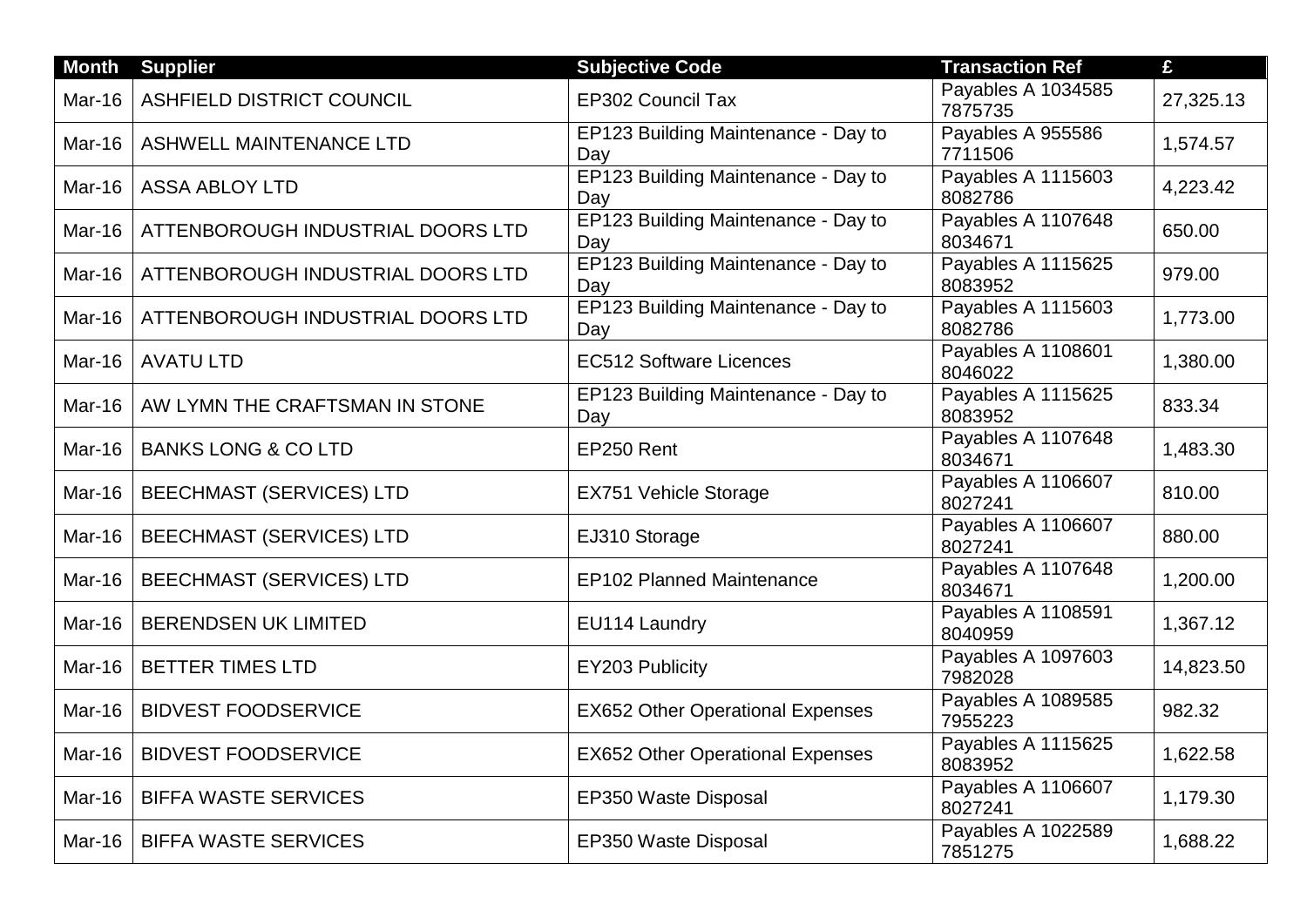| <b>Month</b>  | <b>Supplier</b>                    | <b>Subjective Code</b>                                     | <b>Transaction Ref</b>        | £         |
|---------------|------------------------------------|------------------------------------------------------------|-------------------------------|-----------|
| Mar-16        | <b>BIFFA WASTE SERVICES</b>        | EP350 Waste Disposal                                       | Payables A 1013586<br>7824789 | 2,324.27  |
| Mar-16        | <b>BIFFA WASTE SERVICES</b>        | EP350 Waste Disposal                                       | Payables A 1034585<br>7875735 | 5,978.71  |
| Mar-16        | <b>BILLINGTON BIOENERGY LTD</b>    | <b>EX652 Other Operational Expenses</b>                    | Payables A 924586<br>7652753  | 2,781.79  |
| Mar-16        | <b>BILLINGTON BIOENERGY LTD</b>    | <b>EX652 Other Operational Expenses</b>                    | Payables A 1107648<br>8034671 | 2,823.28  |
| Mar-16        | <b>BMH BRANSTON</b>                | EX901 Legal Costs                                          | Payables A 1013586<br>7824789 | 600.00    |
| Mar-16        | <b>BNP PARIBAS REAL ESTATE</b>     | EP250 Rent                                                 | Payables A 1107648<br>8034671 | 10,231.92 |
| Mar-16        | <b>BOLSOVER PROPERTIES LTD</b>     | EP250 Rent                                                 | Payables A 1092585<br>7959734 | 12,125.00 |
| Mar-16        | <b>BRADY CORP LTD</b>              | EE110 Furniture                                            | Payables A 1108601<br>8046022 | 1,158.00  |
| Mar-16        | <b>BRC CONSULTING SERVICES LTD</b> | <b>EY250 Consultants Fees</b>                              | Payables A 977586<br>7773569  | 2,027.33  |
| Mar-16        | <b>BRIGHT INTERACTIVE LTD</b>      | EC510 Software - purchase                                  | Payables A 1107648<br>8034671 | 950.00    |
| Mar-16        | <b>BRITISH GAS BUSINESS</b>        | EP201 Gas                                                  | Payables A 1089585<br>7955223 | 1,684.92  |
| Mar-16        | <b>BRITISH GAS BUSINESS</b>        | EP201 Gas                                                  | Payables A 1111597<br>8066486 | 1,698.52  |
| Mar-16        | <b>BRITISH GAS BUSINESS</b>        | <b>EP202 Electricity</b>                                   | Payables A 1103589<br>7994466 | 3,401.36  |
| Mar-16        | <b>BRITISH GAS BUSINESS</b>        | EP202 Electricity                                          | Payables A 1108591<br>8040959 | 3,812.79  |
| Mar-16        | <b>BRITISH TELECOMMUNICATIONS</b>  | EC160 Other Voice & Data                                   | Payables A 1114632<br>8078973 | 506.25    |
| <b>Mar-16</b> | <b>BRITISH TELECOMMUNICATIONS</b>  | <b>EC420 Network Management</b>                            | Payables A 955586<br>7711506  | 937.30    |
| Mar-16        | <b>BRITISH TELECOMMUNICATIONS</b>  | <b>EC420 Network Management</b>                            | Payables A 1108601<br>8046022 | 938.58    |
| Mar-16        | <b>BRITISH TELECOMMUNICATIONS</b>  | EC110 Fixed Telephone Call Charges &<br><b>Line Rental</b> | Payables A 1111597<br>8066486 | 1,511.56  |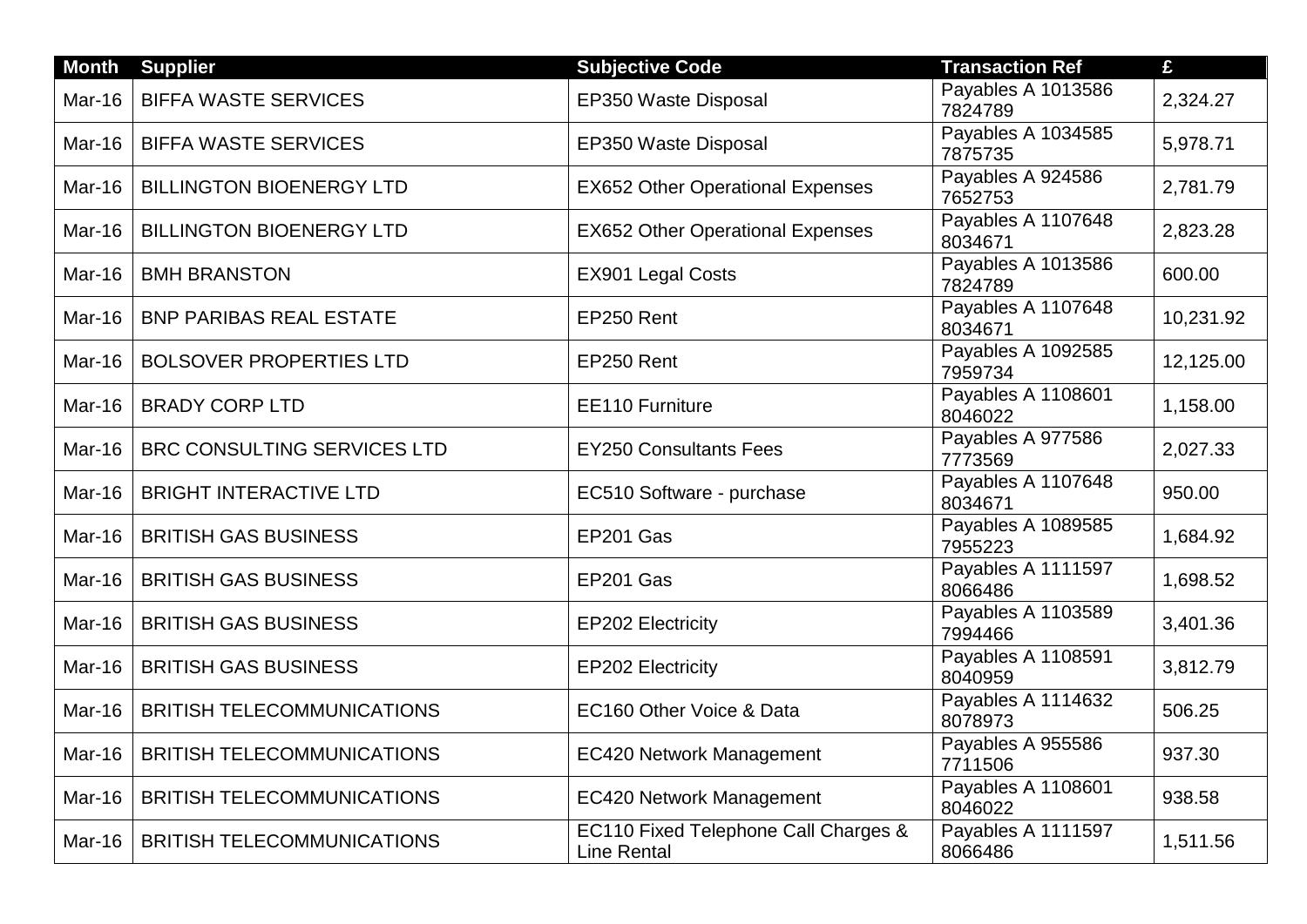| <b>Month</b>  | <b>Supplier</b>                         | <b>Subjective Code</b>                                     | <b>Transaction Ref</b>        | £         |
|---------------|-----------------------------------------|------------------------------------------------------------|-------------------------------|-----------|
| Mar-16        | <b>BRITISH TELECOMMUNICATIONS</b>       | <b>EC420 Network Management</b>                            | Payables A 1101594<br>7988804 | 20,333.63 |
| Mar-16        | <b>BRITISH TELECOMMUNICATIONS</b>       | EC160 Other Voice & Data                                   | Payables A 1108591<br>8040959 | 40,088.94 |
| Mar-16        | <b>BT GLOBAL SERVICES</b>               | EC110 Fixed Telephone Call Charges &<br><b>Line Rental</b> | Payables A 1094589<br>7970097 | 541.66    |
| Mar-16        | <b>BT GLOBAL SERVICES</b>               | EC110 Fixed Telephone Call Charges &<br><b>Line Rental</b> | Payables A 1111597<br>8066486 | 541.66    |
| Mar-16        | <b>BUSINESS HUB LTD</b>                 | <b>EY251 Professional Fees</b>                             | Payables A 924586<br>7652753  | 4,135.36  |
| Mar-16        | CAPITA BUSINESS SERVICES LIMITED        | EP253 Service Charge                                       | Payables A 1103589<br>7994466 | 846.28    |
| Mar-16        | <b>CAPITA BUSINESS SERVICES LIMITED</b> | EY501 Hotel Accommodation                                  | Payables A 1094589<br>7970097 | 1,763.50  |
| <b>Mar-16</b> | <b>CAPITA BUSINESS SERVICES LIMITED</b> | ET455 Public Transport & Parking                           | Payables A 1114632<br>8078973 | 4,472.38  |
| Mar-16        | <b>CAPITA BUSINESS SERVICES LIMITED</b> | EP250 Rent                                                 | Payables A 1103589<br>7994466 | 53,950.00 |
| Mar-16        | <b>CDW LTD</b>                          | <b>EC590 Other IT Costs</b>                                | Payables A 977586<br>7773569  | 1,438.00  |
| <b>Mar-16</b> | <b>CDW LTD</b>                          | <b>EC590 Other IT Costs</b>                                | Payables A 1108601<br>8046022 | 2,736.19  |
| Mar-16        | <b>CDW LTD</b>                          | <b>EC590 Other IT Costs</b>                                | Payables A 1089585<br>7955223 | 2,999.05  |
| Mar-16        | <b>CDW LTD</b>                          | <b>EC590 Other IT Costs</b>                                | Payables A 1013586<br>7824789 | 3,869.23  |
| <b>Mar-16</b> | <b>CELLEBRITE UK LTD</b>                | <b>EC512 Software Licences</b>                             | Payables A 1108601<br>8046022 | 13,284.00 |
| <b>Mar-16</b> | <b>CERTAS ENERGY UK LTD</b>             | ET190 Petrol                                               | Payables A 1101594<br>7988804 | 2,437.20  |
| <b>Mar-16</b> | <b>CERTAS ENERGY UK LTD</b>             | ET190 Petrol                                               | Payables A 1108601<br>8046022 | 12,807.65 |
| Mar-16        | <b>CINTRA LTD</b>                       | EL110 Interpreters Fees                                    | Payables A 1107648<br>8034671 | 29,729.60 |
| Mar-16        | <b>CINTRA LTD</b>                       | EL110 Interpreters Fees                                    | Payables A 1111597<br>8066486 | 42,566.99 |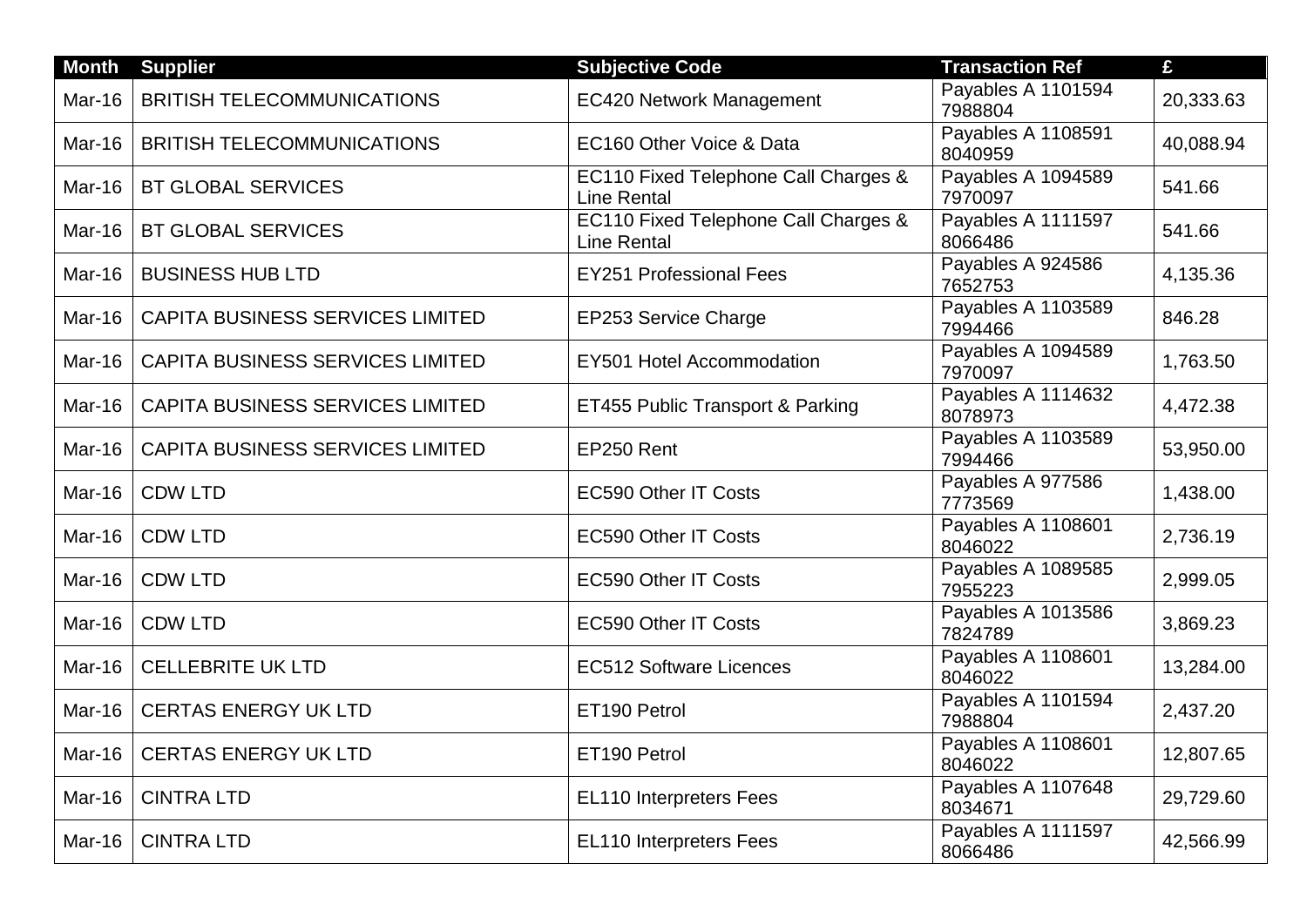| <b>Month</b> | <b>Supplier</b>                                          | <b>Subjective Code</b>                      | <b>Transaction Ref</b>        | £         |
|--------------|----------------------------------------------------------|---------------------------------------------|-------------------------------|-----------|
| Mar-16       | <b>CIPFA BUSINESS LTD</b>                                | <b>EC512 Software Licences</b>              | Payables A 1101594<br>7988804 | 3,200.00  |
| Mar-16       | <b>CIPFA BUSINESS LTD</b>                                | EY510 Subsistence                           | Payables A 1114632<br>8078973 | 3,860.00  |
| Mar-16       | <b>CITY PRESS LEEDS LTD</b>                              | <b>ER106 Pre-Printed Forms</b>              | Payables A 1105593<br>8020262 | 825.00    |
| Mar-16       | <b>CIVICA UK LTD</b>                                     | EJ801 PNC Costs                             | Payables A 1097603<br>7982028 | 8,020.41  |
| Mar-16       | CIVIL DEFENCE SUPPLY LTD                                 | EP501 Fixtures & Fittings                   | Payables A 1115625<br>8083952 | 714.00    |
| Mar-16       | <b>CLUE COMPUTING COMPANY LTD</b>                        | <b>EC512 Software Licences</b>              | Payables A 1106607<br>8027241 | 2,847.50  |
| Mar-16       | <b>COLLEGE OF POLICING</b>                               | <b>AE320 External Training Courses</b>      | Payables A 1114632<br>8078973 | 1,602.71  |
| Mar-16       | <b>COLLEGE OF POLICING</b>                               | <b>AE320 External Training Courses</b>      | Payables A 955586<br>7711506  | 1,749.00  |
| Mar-16       | <b>COLLEGE OF POLICING</b>                               | <b>AE320 External Training Courses</b>      | Payables A 1107648<br>8034671 | 2,500.00  |
| Mar-16       | <b>COLLEGE OF POLICING</b>                               | <b>AE320 External Training Courses</b>      | Payables A 1094589<br>7970097 | 4,554.00  |
| Mar-16       | <b>COMPUTER COMPUTER LTD</b>                             | EC501 Hardware - purchase                   | Payables A 1114632<br>8078973 | 8,409.05  |
| Mar-16       | <b>COONEEN AT WORK LTD</b>                               | EU111 Clothing & Uniforms                   | Payables A 1065585<br>7895960 | 19,233.83 |
| Mar-16       | <b>COONEEN PROTECTION LTD</b>                            | EU111 Clothing & Uniforms                   | Payables A 1108601<br>8046022 | 15,364.66 |
| Mar-16       | <b>CORONA ENERGY</b>                                     | EP201 Gas                                   | Payables A 1108591<br>8040959 | 19,423.31 |
| Mar-16       | <b>CROWN LIFT TRUCKS LTD</b>                             | <b>AE320 External Training Courses</b>      | Payables A 1107648<br>8034671 | 2,208.00  |
| Mar-16       | <b>CROWN PET FOODS LTD</b>                               | EX611 Police Dogs -<br>Feed/kennelling/vets | Payables A 1114632<br>8078973 | 501.19    |
| Mar-16       | <b>CUBIC TRANSPORTATION SYSTEMS (ITMS)</b><br><b>LTD</b> | <b>EX652 Other Operational Expenses</b>     | Payables A 924586<br>7652753  | 4,805.00  |
| Mar-16       | <b>CUPBROOK LTD</b>                                      | EX611 Police Dogs -<br>Feed/kennelling/vets | Payables A 1097603<br>7982028 | 899.17    |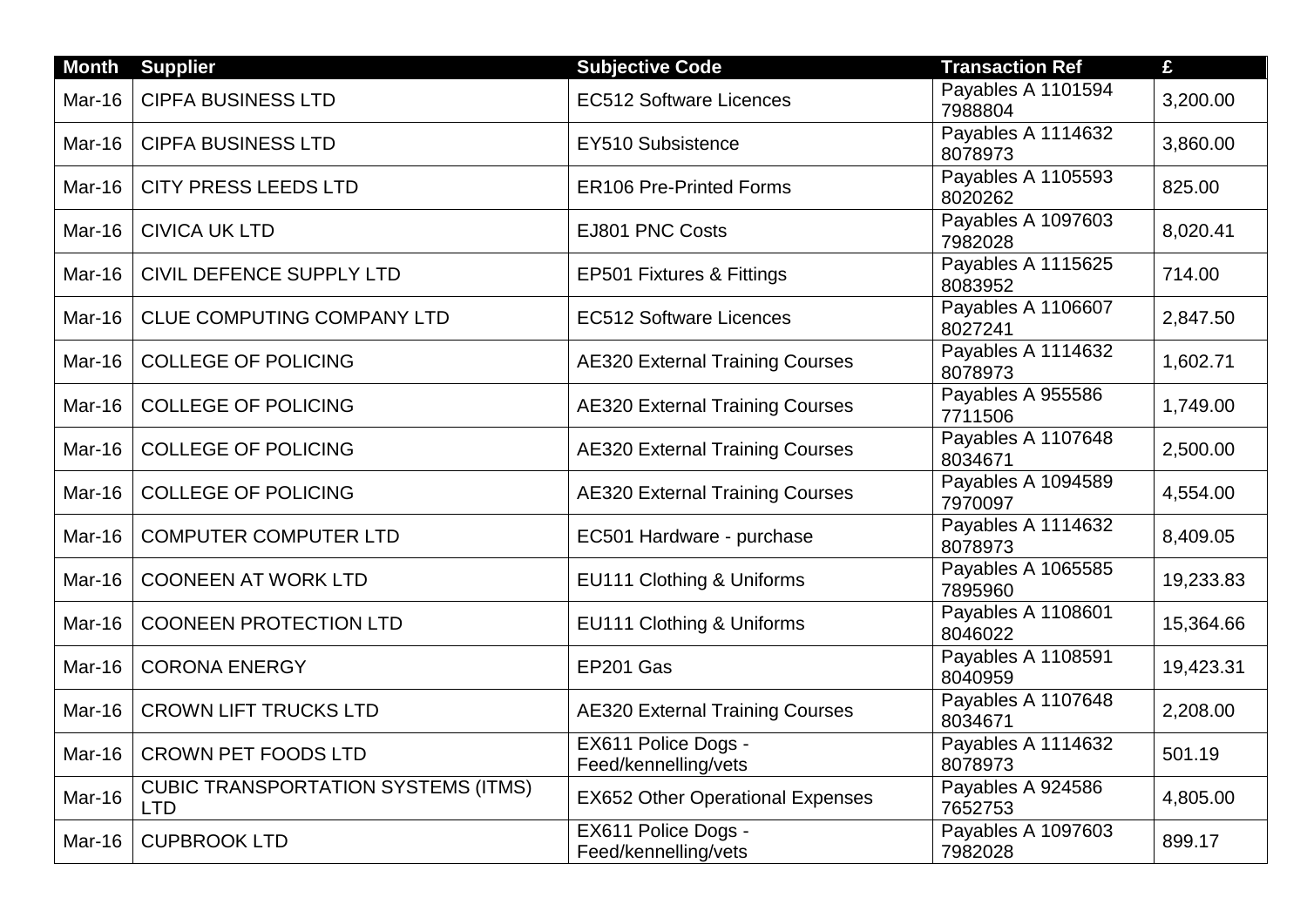| <b>Month</b> | <b>Supplier</b>                                          | <b>Subjective Code</b>                     | <b>Transaction Ref</b>        | £         |
|--------------|----------------------------------------------------------|--------------------------------------------|-------------------------------|-----------|
| Mar-16       | <b>CYBERSPACE SOLUTIONS LTD</b>                          | <b>EY250 Consultants Fees</b>              | Payables A 1114632<br>8078973 | 18,417.50 |
| Mar-16       | <b>DATA PRO IT LTD</b>                                   | EC502 Hardware - maintenance               | Payables A 1108601<br>8046022 | 645.00    |
| Mar-16       | <b>DATATECNIX LTD</b>                                    | <b>EC512 Software Licences</b>             | Payables A 1108601<br>8046022 | 8,000.00  |
| Mar-16       | <b>DELL CORPORATION LTD</b>                              | <b>EC512 Software Licences</b>             | Payables A 1108601<br>8046022 | 5,587.20  |
| Mar-16       | DELL SOFTWARE INTERNATIONAL LTD                          | <b>EC512 Software Licences</b>             | Payables A 1115625<br>8083952 | 2,053.95  |
| Mar-16       | <b>DERRY BUILDING SERVICES</b>                           | EP123 Building Maintenance - Day to<br>Day | Payables A 1111597<br>8066486 | 1,621.00  |
| Mar-16       | DR P WILLIAMS                                            | EY510 Subsistence                          | Payables A 1114632<br>8078973 | 780.00    |
| Mar-16       | DR RALPH SAMPSON                                         | <b>AE514 Other Medical Costs</b>           | Payables A 1114632<br>8078973 | 821.10    |
| Mar-16       | DR RALPH SAMPSON                                         | <b>AE514 Other Medical Costs</b>           | Payables A 1113605<br>8072646 | 5,136.80  |
| Mar-16       | <b>EAST MIDLANDS RFCA</b>                                | EP250 Rent                                 | Payables A 924586<br>7652753  | 800.00    |
| Mar-16       | EDF ENERGY CUSTOMERS PLC                                 | <b>EP202 Electricity</b>                   | Payables A 1108591<br>8040959 | 44,136.24 |
| Mar-16       | EDUCATIONAL & MUNCIPAL EQUIPMENT LTD                     | EE110 Furniture                            | Payables A 1013586<br>7824789 | 644.95    |
| Mar-16       | <b>ENCRIPTION LTD</b>                                    | <b>EC590 Other IT Costs</b>                | Payables A 1108601<br>8046022 | 16,150.00 |
| Mar-16       | ENTERPRISE RENT-A-CAR (UK) LTD                           | ET211 Hire of Transport - Operational      | Payables A 1114632<br>8078973 | 2,423.58  |
| Mar-16       | ENVIROENERGY (NOTTINGHAM) LTD                            | EP205 Water Services / Rates               | Payables A 1111597<br>8066486 | 6,042.65  |
| Mar-16       | <b>ENVIROENERGY (NOTTINGHAM) LTD</b>                     | <b>EP205 Water Services / Rates</b>        | Payables A 1097603<br>7982028 | 9,940.85  |
| Mar-16       | <b>ENVIRONMENTAL SCIENTIFICS GROUP</b><br><b>LIMITED</b> | <b>EF120 Forensic Analysis</b>             | Payables A 1096588<br>7976219 | 501.40    |
| Mar-16       | <b>ENVIRONMENTAL SCIENTIFICS GROUP</b><br><b>LIMITED</b> | <b>EF120 Forensic Analysis</b>             | Payables A 1094589<br>7970097 | 3,671.12  |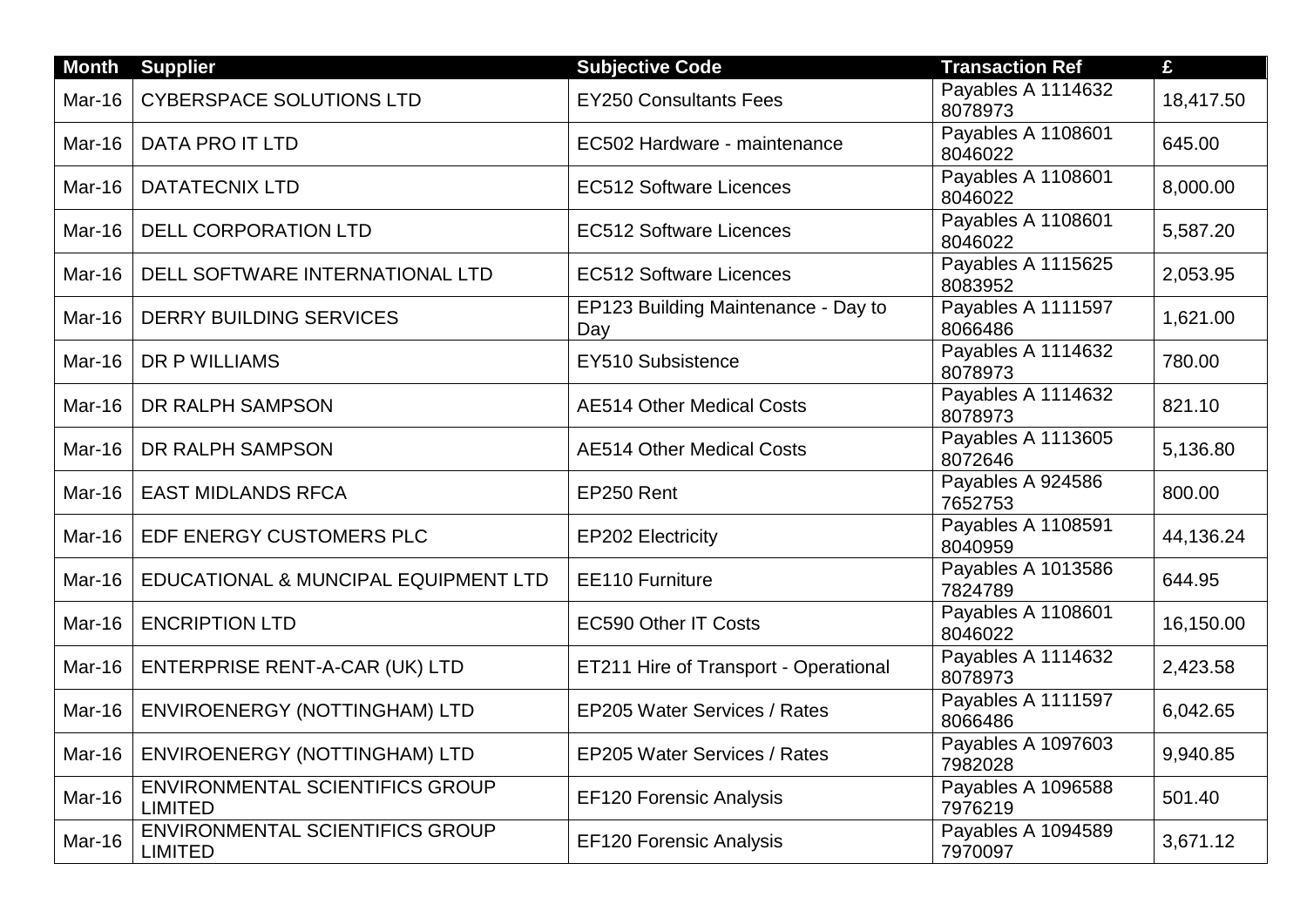| <b>Month</b>  | <b>Supplier</b>                                          | <b>Subjective Code</b>                                    | <b>Transaction Ref</b>        | £         |
|---------------|----------------------------------------------------------|-----------------------------------------------------------|-------------------------------|-----------|
| Mar-16        | <b>ENVIRONMENTAL SCIENTIFICS GROUP</b><br><b>LIMITED</b> | <b>EF120 Forensic Analysis</b>                            | Payables A 1113605<br>8072646 | 5,153.52  |
| Mar-16        | <b>EPAY LTD</b>                                          | <b>EF130 Electronic Forensics</b>                         | Payables A 1107648<br>8034671 | 666.40    |
| Mar-16        | <b>EPAY LTD</b>                                          | <b>EF130 Electronic Forensics</b>                         | Payables A 924586<br>7652753  | 999.60    |
| Mar-16        | <b>EVERYTHING EVERYWHERE LTD</b>                         | EC130 Mobile Phone Call Charges &<br><b>Contract Cost</b> | Payables A 1105593<br>8020262 | 2,706.56  |
| Mar-16        | <b>EVERYTHING EVERYWHERE LTD</b>                         | EC130 Mobile Phone Call Charges &<br><b>Contract Cost</b> | Payables A 1092585<br>7959734 | 7,542.75  |
| Mar-16        | FIRE SAFETY SERVICES                                     | <b>EY251 Professional Fees</b>                            | Payables A 1113605<br>8072646 | 744.00    |
| Mar-16        | <b>FIRE SAFETY SERVICES</b>                              | <b>EY251 Professional Fees</b>                            | Payables A 1114632<br>8078973 | 1,035.00  |
| <b>Mar-16</b> | <b>FIRE SAFETY SERVICES</b>                              | <b>EY251 Professional Fees</b>                            | Payables A 1111597<br>8066486 | 2,977.00  |
| Mar-16        | FOOTBALL IN THE COMMUNITY                                | <b>EY251 Professional Fees</b>                            | Payables A 1108601<br>8046022 | 1,612.00  |
| Mar-16        | <b>FOREIGN &amp; COMMONWEALTH OFFICE</b>                 | <b>EY251 Professional Fees</b>                            | Payables A 1113605<br>8072646 | 1,239.00  |
| Mar-16        | <b>FORENSIC ANALYTICS LTD</b>                            | <b>EY251 Professional Fees</b>                            | Payables A 1114632<br>8078973 | 4,320.00  |
| Mar-16        | <b>G S MAHAL &amp; CO LTD</b>                            | EU111 Clothing & Uniforms                                 | Payables A 1108601<br>8046022 | 600.00    |
| Mar-16        | <b>G2 RECRUITMENT SOLUTIONS LTD</b>                      | AE110 Agency / Temp Staff                                 | Payables A 1094589<br>7970097 | 2,250.00  |
| Mar-16        | <b>G2 RECRUITMENT SOLUTIONS LTD</b>                      | AE110 Agency / Temp Staff                                 | Payables A 1101594<br>7988804 | 2,250.00  |
| Mar-16        | <b>G2 RECRUITMENT SOLUTIONS LTD</b>                      | AE110 Agency / Temp Staff                                 | Payables A 1113605<br>8072646 | 3,750.00  |
| Mar-16        | <b>G2 RECRUITMENT SOLUTIONS LTD</b>                      | AE110 Agency / Temp Staff                                 | Payables A 1013586<br>7824789 | 7,800.00  |
| Mar-16        | <b>G2 RECRUITMENT SOLUTIONS LTD</b>                      | AE110 Agency / Temp Staff                                 | Payables A 1107648<br>8034671 | 14,225.00 |
| Mar-16        | <b>G2 RECRUITMENT SOLUTIONS LTD</b>                      | AE110 Agency / Temp Staff                                 | Payables A 1105593<br>8020262 | 18,325.00 |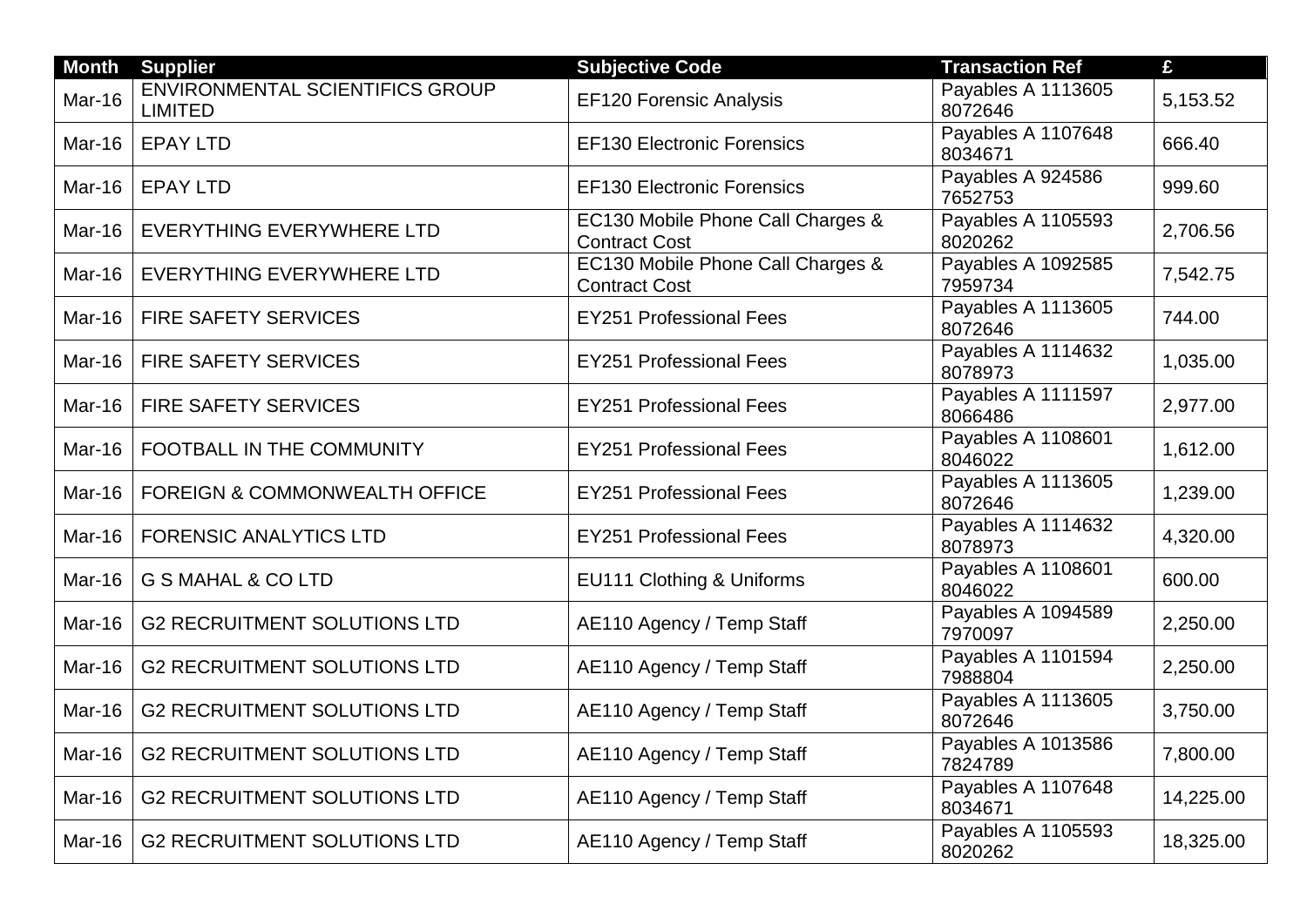| <b>Month</b>  | <b>Supplier</b>                                               | <b>Subjective Code</b>                        | <b>Transaction Ref</b>        | £          |
|---------------|---------------------------------------------------------------|-----------------------------------------------|-------------------------------|------------|
| Mar-16        | G4S FORENSIC AND MEDICAL SERVICES (UK)<br><b>LTD</b>          | <b>ES110 Police Surgeons / Clinicians</b>     | Payables A 1111597<br>8066486 | 104,470.50 |
| Mar-16        | <b>GENIUS WITHIN LTD</b>                                      | <b>AE320 External Training Courses</b>        | Payables A 1115625<br>8083952 | 960.00     |
| Mar-16        | <b>GEO HANSON &amp; SONS HUCKNALL LTD</b>                     | EP123 Building Maintenance - Day to<br>Day    | Payables A 1108591<br>8040959 | 624.72     |
| Mar-16        | <b>GEO HANSON &amp; SONS HUCKNALL LTD</b>                     | EP123 Building Maintenance - Day to<br>Day    | Payables A 1107648<br>8034671 | 1,135.50   |
| Mar-16        | GIFTED4GOOD                                                   | EY203 Publicity                               | Payables A 1065585<br>7895960 | 500.00     |
| Mar-16        | <b>GRG PUBLIC RESOURCES LTD</b>                               | <b>EX750 Vehicle Recovery Costs</b>           | Payables A 1114632<br>8078973 | 1,360.00   |
| Mar-16        | <b>HAMPSONS RECOVERY</b>                                      | <b>EX750 Vehicle Recovery Costs</b>           | Payables A 1111597<br>8066486 | 16,392.00  |
| Mar-16        | HARVEST ENERGY LTD                                            | ET191 Diesel                                  | Payables A 924586<br>7652753  | 3,937.00   |
| Mar-16        | <b>HARVEST ENERGY LTD</b>                                     | ET191 Diesel                                  | Payables A 1089585<br>7955223 | 12,048.59  |
| Mar-16        | <b>HARVEST ENERGY LTD</b>                                     | ET191 Diesel                                  | Payables A 1108601<br>8046022 | 16,491.80  |
| Mar-16        | HAYS SPECIALIST RECRUITMENT LTD                               | AE110 Agency / Temp Staff                     | Payables A 1114632<br>8078973 | 968.65     |
| Mar-16        | <b>HCL TECHNOLOGIES UK LTD</b>                                | EC510 Software - purchase                     | Payables A 1101594<br>7988804 | 112,500.00 |
| Mar-16        | <b>HEATING AND PROCESS ENGINEERING</b><br><b>SERVICES LTD</b> | <b>EX410 Specialist Operational Equipment</b> | Payables A 1013586<br>7824789 | 1,884.50   |
| Mar-16        | HILTON BODILL (CONSTRUCTION) LTD                              | <b>EX652 Other Operational Expenses</b>       | Payables A 1094589<br>7970097 | 6,218.81   |
| Mar-16        | <b>HMCTS</b>                                                  | EP205 Water Services / Rates                  | Payables A 1115625<br>8083952 | 1,139.29   |
| <b>Mar-16</b> | <b>HMCTS</b>                                                  | EP205 Water Services / Rates                  | Payables A 1114632<br>8078973 | 1,182.01   |
| Mar-16        | <b>HMCTS</b>                                                  | <b>EP453 Other Local Security Costs</b>       | Payables A 1114632<br>8078973 | 3,853.12   |
| Mar-16        | <b>HMCTS</b>                                                  | <b>EX550 Security Services</b>                | Payables A 1115625<br>8083952 | 3,853.25   |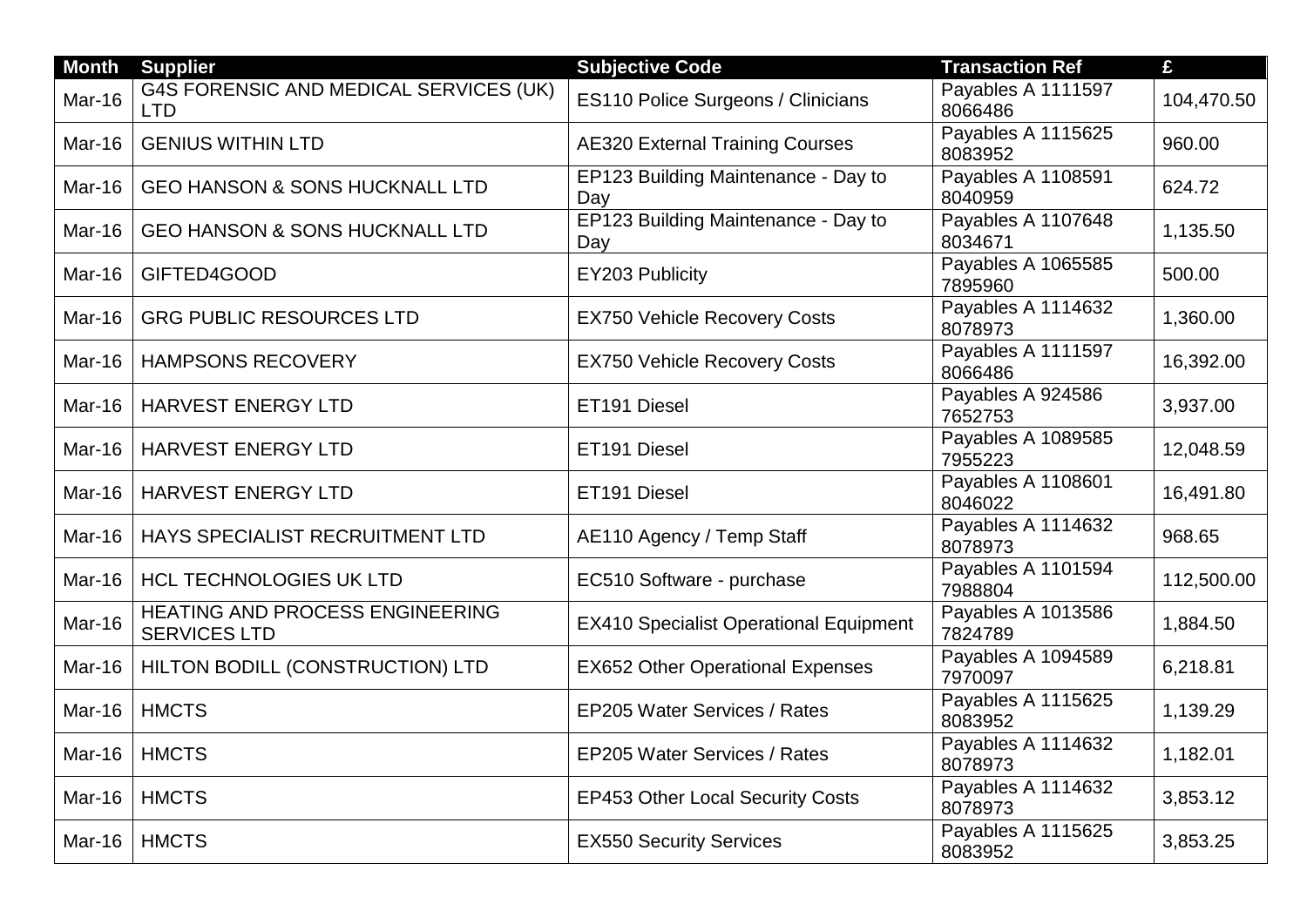| <b>Month</b>  | <b>Supplier</b>                 | <b>Subjective Code</b>          | <b>Transaction Ref</b>        | £          |
|---------------|---------------------------------|---------------------------------|-------------------------------|------------|
| Mar-16        | <b>HMCTS</b>                    | EP201 Gas                       | Payables A 1115625<br>8083952 | 7,159.95   |
| Mar-16        | <b>HMCTS</b>                    | EP201 Gas                       | Payables A 1114632<br>8078973 | 9,561.66   |
| Mar-16        | <b>HMCTS</b>                    | <b>EP202 Electricity</b>        | Payables A 1115625<br>8083952 | 14,752.32  |
| Mar-16        | <b>HMCTS</b>                    | <b>EP202 Electricity</b>        | Payables A 1114632<br>8078973 | 14,777.45  |
| Mar-16        | <b>HOME OFFICE</b>              | EJ801 PNC Costs                 | Payables A 977586<br>7773569  | 9,798.00   |
| Mar-16        | <b>HOME OFFICE</b>              | EC511 Software - upgrade        | Payables A 977586<br>7773569  | 12,375.00  |
| Mar-16        | <b>HOME OFFICE</b>              | <b>EC590 Other IT Costs</b>     | Payables A 977586<br>7773569  | 18,504.00  |
| Mar-16        | <b>HOME OFFICE</b>              | EJ801 PNC Costs                 | Payables A 1065585<br>7895960 | 85,027.00  |
| Mar-16        | <b>HOME OFFICE</b>              | EC590 Other IT Costs            | Payables A 1065585<br>7895960 | 107,723.00 |
| Mar-16        | <b>HOME OFFICE</b>              | EJ801 PNC Costs                 | Payables A 1013586<br>7824789 | 151,547.00 |
| Mar-16        | <b>HUTCHISON 3G LIMITED</b>     | EC160 Other Voice & Data        | Payables A 1111597<br>8066486 | 688.01     |
| Mar-16        | <b>HUTCHISON 3G LIMITED</b>     | EC160 Other Voice & Data        | Payables A 1101594<br>7988804 | 1,043.86   |
| <b>Mar-16</b> | <b>IBM UK LTD</b>               | <b>EC512 Software Licences</b>  | Payables A 1107648<br>8034671 | 10,757.00  |
| Mar-16        | <b>IMSERV EUROPE LTD</b>        | <b>EP204 Other Energy Costs</b> | Payables A 1111597<br>8066486 | 823.60     |
| <b>Mar-16</b> | <b>INCOM TELECOMMUNICATIONS</b> | <b>EC590 Other IT Costs</b>     | Payables A 1013586<br>7824789 | 719.98     |
| Mar-16        | <b>INPHASE LTD</b>              | <b>EC512 Software Licences</b>  | Payables A 1113605<br>8072646 | 3,726.00   |
| Mar-16        | <b>INSIGHT DIRECT (UK) LTD</b>  | <b>EC590 Other IT Costs</b>     | Payables A 1115625<br>8083952 | 10,559.33  |
| Mar-16        | <b>INSIGHT DIRECT (UK) LTD</b>  | <b>EC590 Other IT Costs</b>     | Payables A 1101594<br>7988804 | 20,090.50  |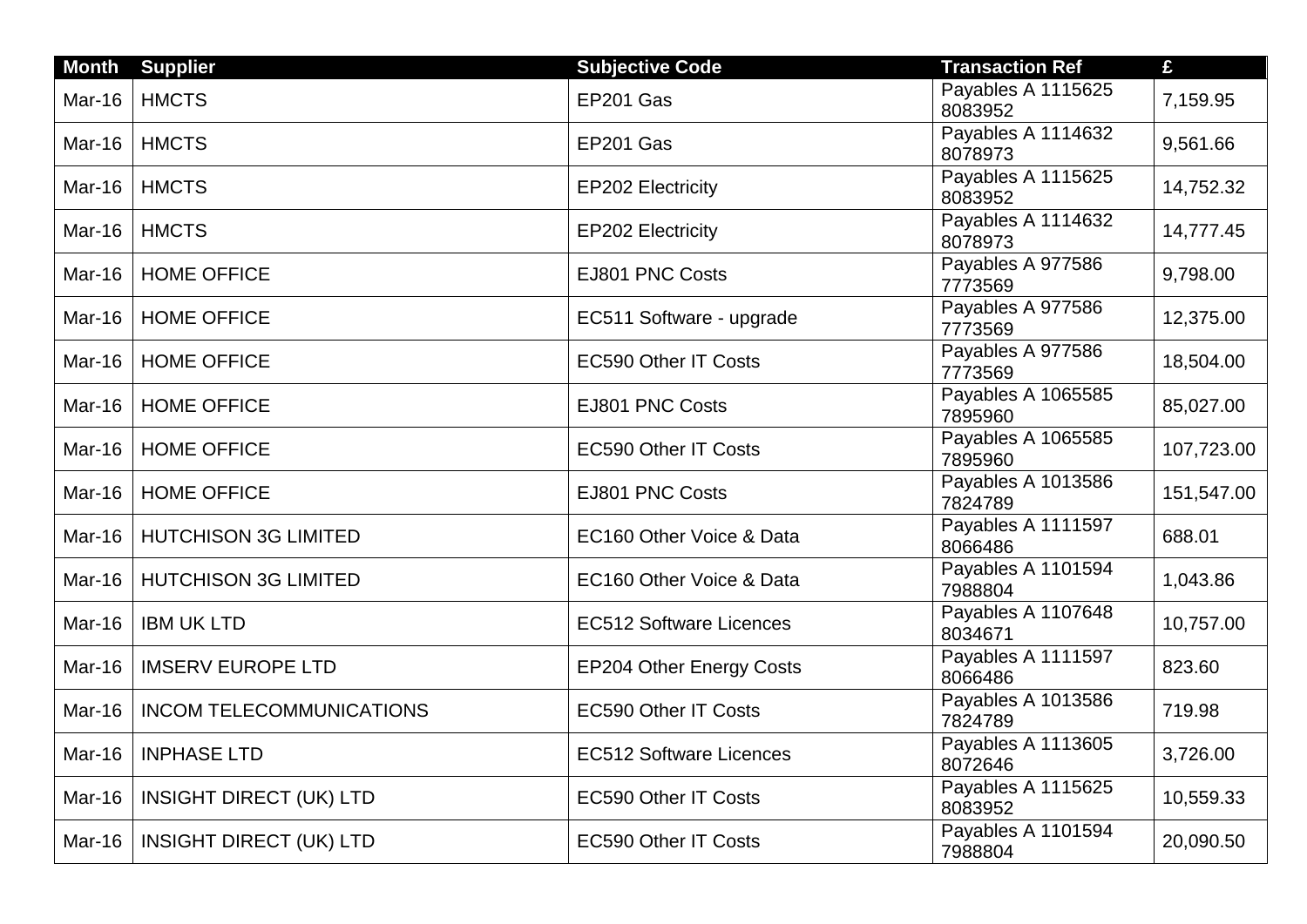| <b>Month</b>  | <b>Supplier</b>                   | <b>Subjective Code</b>                 | <b>Transaction Ref</b>        | £         |
|---------------|-----------------------------------|----------------------------------------|-------------------------------|-----------|
| Mar-16        | <b>INSIGHT DIRECT (UK) LTD</b>    | <b>EC590 Other IT Costs</b>            | Payables A 1108591<br>8040959 | 90,125.97 |
| Mar-16        | <b>IRON MOUNTAIN (UK) LTD</b>     | EJ310 Storage                          | Payables A 1107648<br>8034671 | 3,295.93  |
| Mar-16        | <b>IRON MOUNTAIN (UK) LTD</b>     | EJ310 Storage                          | Payables A 1111597<br>8066486 | 3,408.56  |
| Mar-16        | <b>JANE BALL</b>                  | <b>AE320 External Training Courses</b> | Payables A 1114632<br>8078973 | 500.00    |
| Mar-16        | <b>JML SOFTWARE SOLUTIONS LTD</b> | EC502 Hardware - maintenance           | Payables A 1114632<br>8078973 | 25,931.30 |
| Mar-16        | <b>KBW BARRISTERS CHAMBERS</b>    | EX901 Legal Costs                      | Payables A 955586<br>7711506  | 850.00    |
| Mar-16        | <b>KBW BARRISTERS CHAMBERS</b>    | EX901 Legal Costs                      | Payables A 1089585<br>7955223 | 1,750.00  |
| Mar-16        | KENSON NETWORK ENGINEERING LTD    | <b>EC410 Network Services</b>          | Payables A 1107648<br>8034671 | 4,150.25  |
| Mar-16        | <b>KEY FORENSIC SERVICES LTD</b>  | <b>EF120 Forensic Analysis</b>         | Payables A 1096588<br>7976219 | 8,498.13  |
| Mar-16        | <b>KEY FORENSIC SERVICES LTD</b>  | <b>EF120 Forensic Analysis</b>         | Payables A 1089585<br>7955223 | 18,214.40 |
| Mar-16        | <b>KEY FORENSIC SERVICES LTD</b>  | <b>EF120 Forensic Analysis</b>         | Payables A 955586<br>7711506  | 29,099.29 |
| Mar-16        | KIER BUSINESS SERVICES LTD        | <b>EY251 Professional Fees</b>         | Payables A 1089585<br>7955223 | 8,975.00  |
| Mar-16        | KINGS SECURITY SYSTEMS LTD        | <b>EP102 Planned Maintenance</b>       | Payables A 1108601<br>8046022 | 534.50    |
| Mar-16        | KINGS SECURITY SYSTEMS LTD        | <b>EP102 Planned Maintenance</b>       | Payables A 1108591<br>8040959 | 26,411.60 |
| Mar-16        | KINGS SECURITY SYSTEMS LTD        | <b>EP102 Planned Maintenance</b>       | Payables A 1111597<br>8066486 | 28,638.60 |
| <b>Mar-16</b> | <b>KPMG LLP</b>                   | <b>EA110 External Audit Fee</b>        | Payables A 1111597<br>8066486 | 12,555.00 |
| Mar-16        | KUSTOM GARAGE EQUIPMENT LTD       | <b>EY250 Consultants Fees</b>          | Payables A 1065585<br>7895960 | 4,245.50  |
| Mar-16        | <b>LANGUAGE LINE SOLUTIONS</b>    | EL110 Interpreters Fees                | Payables A 1114632<br>8078973 | 4,219.40  |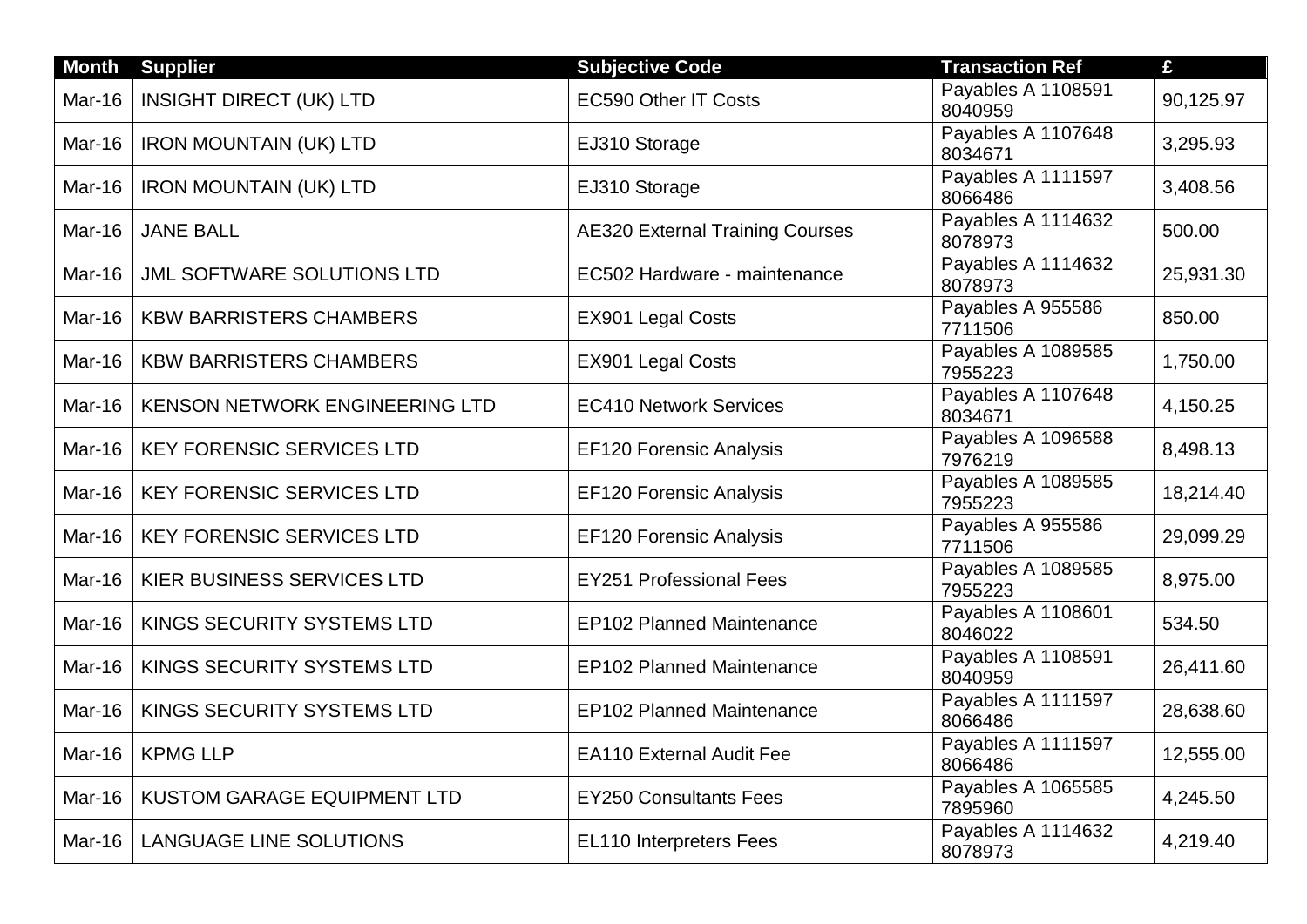| <b>Month</b> | <b>Supplier</b>                   | <b>Subjective Code</b>                           | <b>Transaction Ref</b>        | £        |
|--------------|-----------------------------------|--------------------------------------------------|-------------------------------|----------|
| Mar-16       | <b>LANGUAGE LINE SOLUTIONS</b>    | <b>EL110 Interpreters Fees</b>                   | Payables A 1101594<br>7988804 | 4,551.92 |
| Mar-16       | <b>LEDGALE LTD</b>                | <b>EY250 Consultants Fees</b>                    | Payables A 1076585<br>7932627 | 1,500.00 |
| Mar-16       | <b>LEDGALE LTD</b>                | <b>EY250 Consultants Fees</b>                    | Payables A 1108591<br>8040959 | 1,500.00 |
| Mar-16       | <b>LEDGALE LTD</b>                | <b>EY251 Professional Fees</b>                   | Payables A 977586<br>7773569  | 1,500.00 |
| Mar-16       | <b>LGC LTD</b>                    | <b>EF120 Forensic Analysis</b>                   | Payables A 977586<br>7773569  | 5,975.20 |
| Mar-16       | <b>LGC LTD</b>                    | <b>EF120 Forensic Analysis</b>                   | Payables A 1113605<br>8072646 | 6,108.22 |
| Mar-16       | <b>LYRECO OFFICE PRODUCTS</b>     | ER104 Paper (Photocopiers & Printers)            | Payables A 1108591<br>8040959 | 538.88   |
| Mar-16       | <b>LYRECO OFFICE PRODUCTS</b>     | ER104 Paper (Photocopiers & Printers)            | Payables A 1106607<br>8027241 | 606.46   |
| Mar-16       | <b>LYRECO OFFICE PRODUCTS</b>     | ER104 Paper (Photocopiers & Printers)            | Payables A 1097603<br>7982028 | 1,074.63 |
| Mar-16       | <b>LYRECO OFFICE PRODUCTS</b>     | ER101 Stationery & Office Consumables            | Payables A 1107648<br>8034671 | 1,239.18 |
| Mar-16       | <b>LYRECO OFFICE PRODUCTS</b>     | <b>ER101 Stationery &amp; Office Consumables</b> | Payables A 1096588<br>7976219 | 1,350.92 |
| Mar-16       | <b>LYRECO OFFICE PRODUCTS</b>     | <b>ER101 Stationery &amp; Office Consumables</b> | Payables A 1108601<br>8046022 | 1,658.15 |
| Mar-16       | <b>LYRECO OFFICE PRODUCTS</b>     | <b>ER101 Stationery &amp; Office Consumables</b> | Payables A 1097603<br>7982028 | 3,569.28 |
| Mar-16       | <b>MACOI LTD</b>                  | EU111 Clothing & Uniforms                        | Payables A 1096588<br>7976219 | 1,123.86 |
| Mar-16       | <b>MAPLIN ELECTRONICS LTD</b>     | EC501 Hardware - purchase                        | Payables A 1013586<br>7824789 | 911.64   |
| Mar-16       | MEDICAL GAS SOLUTIONS LTD         | EF170 SOC Consumables                            | Payables A 924586<br>7652753  | 4,575.94 |
| Mar-16       | <b>MERTRUX</b>                    | ET105 Vehicle Maintenance                        | Payables A 1111597<br>8066486 | 1,214.66 |
| Mar-16       | METHODS PROFESSIONAL SERVICES LTD | <b>EY251 Professional Fees</b>                   | Payables A 1097603<br>7982028 | 5,000.00 |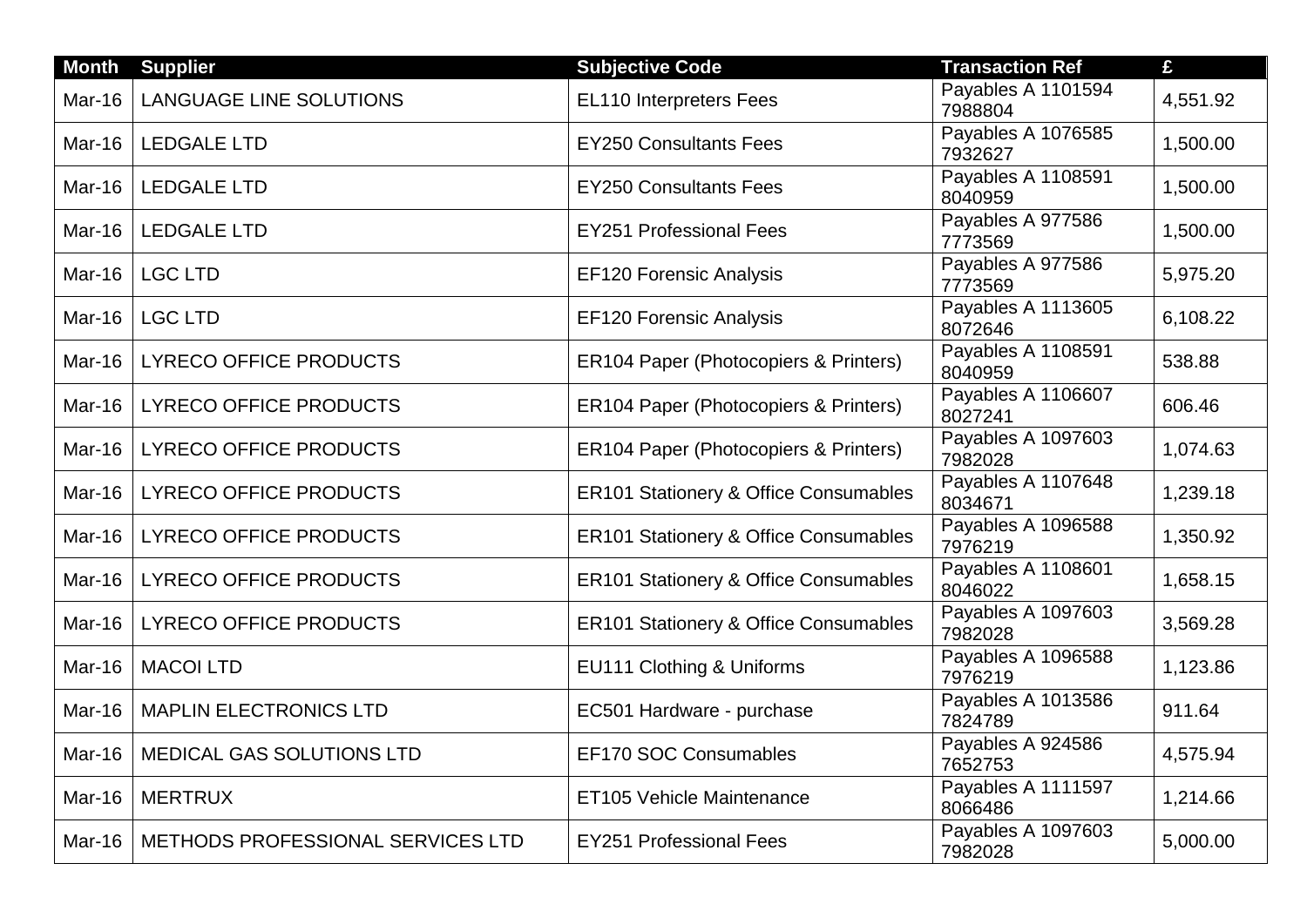| <b>Month</b>  | <b>Supplier</b>                                 | <b>Subjective Code</b>           | <b>Transaction Ref</b>        | £         |
|---------------|-------------------------------------------------|----------------------------------|-------------------------------|-----------|
| Mar-16        | METHODS PROFESSIONAL SERVICES LTD               | <b>EY251 Professional Fees</b>   | Payables A 1013586<br>7824789 | 10,000.00 |
| Mar-16        | MICHAEL PAGE RECRUITMENT LTD                    | AE110 Agency / Temp Staff        | Payables A 1013586<br>7824789 | 1,000.50  |
| Mar-16        | MICHAEL PAGE RECRUITMENT LTD                    | AE110 Agency / Temp Staff        | Payables A 955586<br>7711506  | 1,156.97  |
| Mar-16        | MICHAEL PAGE RECRUITMENT LTD                    | AE110 Agency / Temp Staff        | Payables A 1094589<br>7970097 | 1,421.16  |
| Mar-16        | MICHAEL PAGE RECRUITMENT LTD                    | AE110 Agency / Temp Staff        | Payables A 1108591<br>8040959 | 1,430.27  |
| Mar-16        | MICHAEL PAGE RECRUITMENT LTD                    | AE110 Agency / Temp Staff        | Payables A 1106607<br>8027241 | 2,220.86  |
| Mar-16        | MICHAEL PAGE RECRUITMENT LTD                    | AE110 Agency / Temp Staff        | Payables A 1101594<br>7988804 | 3,567.16  |
| Mar-16        | MICHAEL PAGE RECRUITMENT LTD                    | <b>EY250 Consultants Fees</b>    | Payables A 1106607<br>8027241 | 16,673.85 |
| Mar-16        | <b>MISCO UK LTD</b>                             | <b>EC590 Other IT Costs</b>      | Payables A 1101594<br>7988804 | 2,587.35  |
| Mar-16        | MITIE CLEANING & SUPPORT SERVICES LTD           | <b>EP401 Contract Cleaning</b>   | Payables A 1094589<br>7970097 | 49,812.10 |
| <b>Mar-16</b> | <b>MIVEN LTD</b>                                | EP253 Service Charge             | Payables A 1096588<br>7976219 | 87,072.81 |
| Mar-16        | MONT BLANC PEOPLE SOLUTIONS LTD                 | <b>EY250 Consultants Fees</b>    | Payables A 1114632<br>8078973 | 3,000.00  |
| <b>Mar-16</b> | MONT BLANC PEOPLE SOLUTIONS LTD                 | <b>EY250 Consultants Fees</b>    | Payables A 1065585<br>7895960 | 3,300.00  |
| Mar-16        | <b>MPC SERVICES (UK) LTD</b>                    | <b>EP102 Planned Maintenance</b> | Payables A 1111597<br>8066486 | 553.50    |
| Mar-16        | <b>NATIONAL MONITORING</b>                      | <b>EP451 Intruder Alarms</b>     | Payables A 1065585<br>7895960 | 4,752.16  |
| Mar-16        | NATIONAL OFFENDER MANAGEMENT<br><b>SERVICES</b> | EJ190 Other Partnerships         | Payables A 1107648<br>8034671 | 7,660.17  |
| <b>Mar-16</b> | <b>NCC SERVICES LTD</b>                         | <b>EC590 Other IT Costs</b>      | Payables A 1111597<br>8066486 | 630.00    |
| <b>Mar-16</b> | <b>NEOPOST LTD</b>                              | <b>EC310 Postage Costs</b>       | Payables A 1103589<br>7994466 | 682.48    |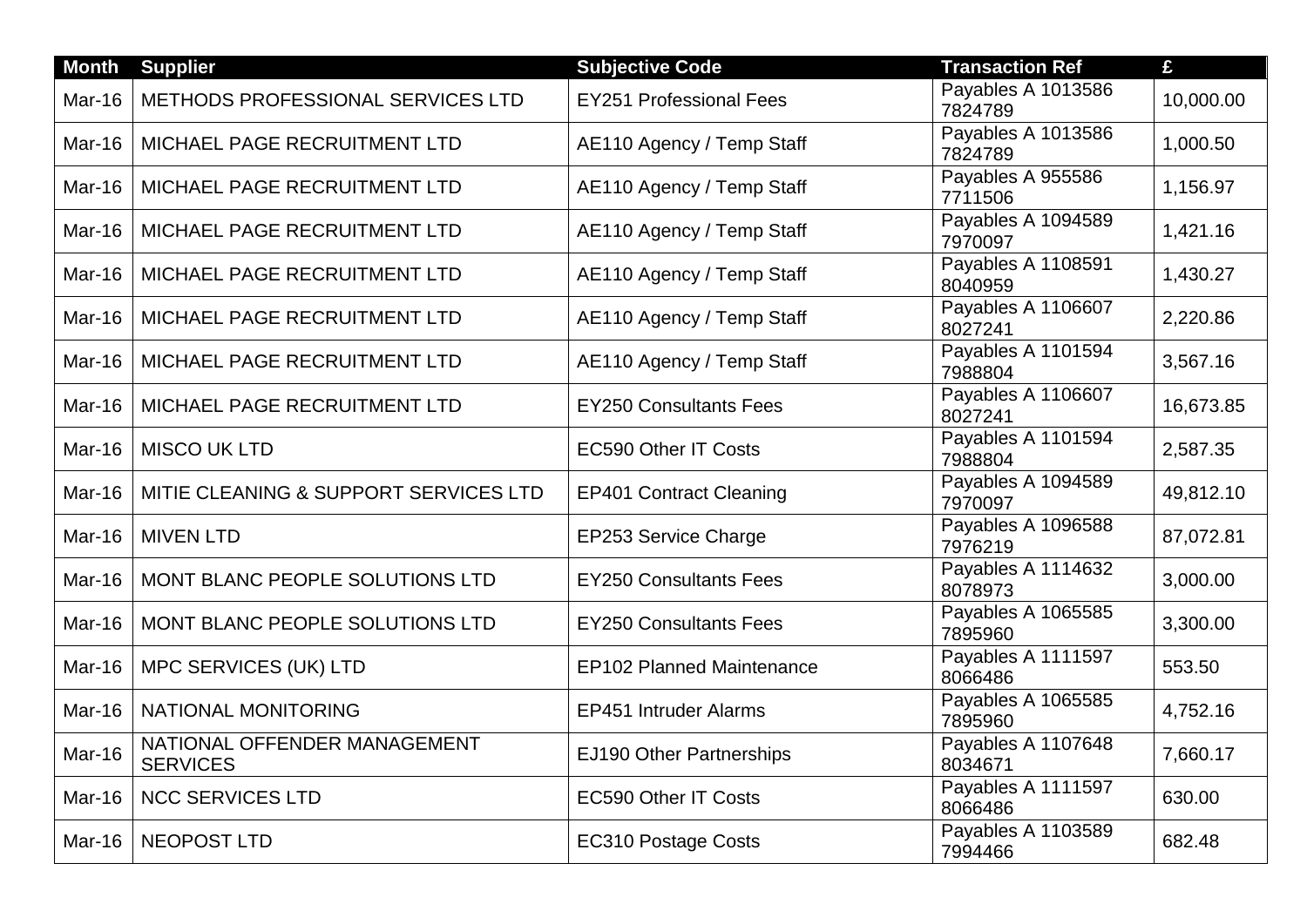| <b>Month</b>  | <b>Supplier</b>                                                | <b>Subjective Code</b>                 | <b>Transaction Ref</b>        | £         |
|---------------|----------------------------------------------------------------|----------------------------------------|-------------------------------|-----------|
| Mar-16        | NETFORT TECHNOLOGIES LTD                                       | <b>EC410 Network Services</b>          | Payables A 1013586<br>7824789 | 3,895.00  |
| Mar-16        | NEWTON NOTTINGHAM LLP                                          | EP250 Rent                             | Payables A 1111597<br>8066486 | 8,550.00  |
| Mar-16        | <b>NICE SYSTEMS UK LTD</b>                                     | <b>EC410 Network Services</b>          | Payables A 1101594<br>7988804 | 26,607.96 |
| Mar-16        | NMK BUSINESS SOLUTIONS LTD                                     | <b>EY251 Professional Fees</b>         | Payables A 1107648<br>8034671 | 2,201.04  |
| Mar-16        | NOTTINGHAM CITY COUNCIL                                        | <b>EP302 Council Tax</b>               | Payables A 1113605<br>8072646 | 1,737.50  |
| Mar-16        | NOTTINGHAM CITY COUNCIL                                        | EJ601 Collaboration service            | Payables A 977586<br>7773569  | 18,130.00 |
| Mar-16        | NOTTINGHAM CITY COUNCIL                                        | EJ601 Collaboration service            | Payables A 1103589<br>7994466 | 18,500.00 |
| Mar-16        | NOTTINGHAMSHIRE COUNTY COUNCIL                                 | AE110 Agency / Temp Staff              | Payables A 1076585<br>7932627 | 21,976.00 |
| Mar-16        | NOTTINGHAMSHIRE COUNTY COUNCIL                                 | EP101 Fees Planned                     | Payables A 1076585<br>7932627 | 28,922.00 |
| Mar-16        | NOTTINGHAMSHIRE HEALTHCARE NHS<br><b>TRUST</b>                 | EJ190 Other Partnerships               | Payables A 1113605<br>8072646 | 3,409.98  |
| Mar-16        | NOTTINGHAMSHIRE HEALTHCARE NHS<br><b>TRUST</b>                 | EJ190 Other Partnerships               | Payables A 1108591<br>8040959 | 32,785.06 |
| Mar-16        | OFFICE OF THE POLICE & CRIME<br><b>COMISSIONER FOR NORFOLK</b> | <b>AE320 External Training Courses</b> | Payables A 1114632<br>8078973 | 800.00    |
| Mar-16        | ONE STOP PROMOTIONS LTD                                        | EY204 Marketing                        | Payables A 1108601<br>8046022 | 1,213.00  |
| Mar-16        | ORACLE CORPORATION UK LTD                                      | <b>AE320 External Training Courses</b> | Payables A 1111597<br>8066486 | 2,475.00  |
| Mar-16        | ORACLE CORPORATION UK LTD                                      | <b>EC512 Software Licences</b>         | Payables A 1108601<br>8046022 | 87,742.07 |
| <b>Mar-16</b> | <b>ORBIS PROTECT LTD</b>                                       | <b>EP401 Contract Cleaning</b>         | Payables A 1107648<br>8034671 | 1,118.19  |
| Mar-16        | <b>ORBIS PROTECT LTD</b>                                       | <b>EP401 Contract Cleaning</b>         | Payables A 1108591<br>8040959 | 1,165.00  |
| Mar-16        | <b>ORBIS PROTECT LTD</b>                                       | <b>EP401 Contract Cleaning</b>         | Payables A 1016586<br>7829405 | 1,635.00  |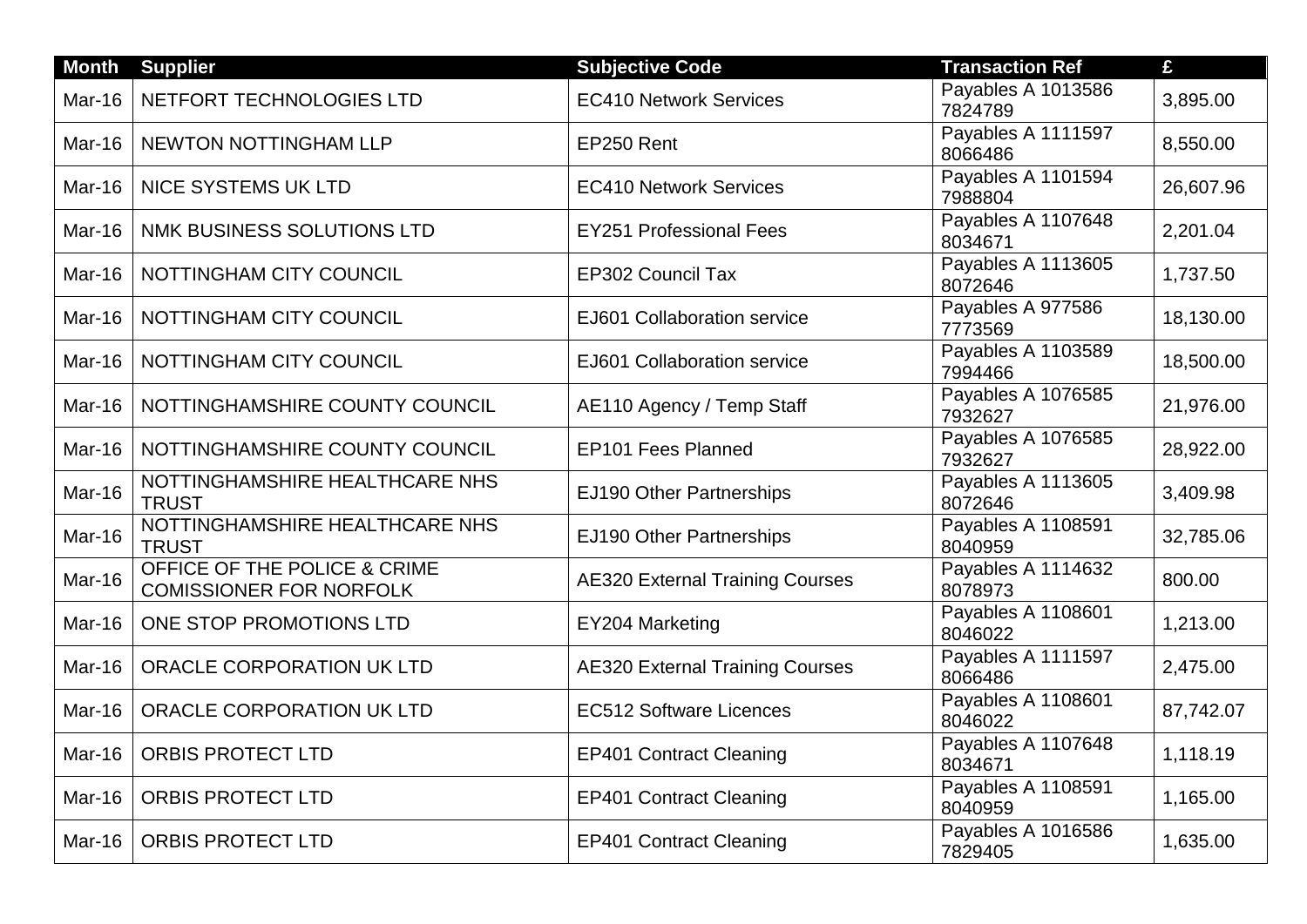| <b>Month</b>  | <b>Supplier</b>                                        | <b>Subjective Code</b>                                          | <b>Transaction Ref</b>        | £          |
|---------------|--------------------------------------------------------|-----------------------------------------------------------------|-------------------------------|------------|
| Mar-16        | <b>ORCHID CELLMARK LTD</b>                             | <b>EF120 Forensic Analysis</b>                                  | Payables A 1113605<br>8072646 | 5,010.00   |
| Mar-16        | <b>ORCHID CELLMARK LTD</b>                             | EF150 DNA Sampling                                              | Payables A 1097603<br>7982028 | 11,937.50  |
| Mar-16        | <b>ORCHID CELLMARK LTD</b>                             | EF150 DNA Sampling                                              | Payables A 1108591<br>8040959 | 22,168.00  |
| Mar-16        | <b>OXFORD UNIVERSITY PRESS</b>                         | <b>ER101 Stationery &amp; Office Consumables</b>                | Payables A 1106607<br>8027241 | 654.50     |
| Mar-16        | PANGBOURNE MUSICAL DISTRIBUTORS LTD                    | EC524 Mobile Information System                                 | Payables A 1013586<br>7824789 | 7,800.00   |
| Mar-16        | PANGBOURNE MUSICAL DISTRIBUTORS LTD                    | EX431 Maintenance/Consumables<br><b>Specialist Op Equipment</b> | Payables A 1108591<br>8040959 | 28,680.00  |
| Mar-16        | <b>PARLIAMENTARY NEWS SERVICE</b>                      | <b>EY150 Subscriptions</b>                                      | Payables A 1108591<br>8040959 | 500.00     |
| Mar-16        | <b>PAYPOINT PLC</b>                                    | <b>EY251 Professional Fees</b>                                  | Payables A 1106607<br>8027241 | 650.00     |
| Mar-16        | PELLACRAFT LTD                                         | <b>ER101 Stationery &amp; Office Consumables</b>                | Payables A 1106607<br>8027241 | 10,444.10  |
| <b>Mar-16</b> | PFOA TRAINING LTD                                      | <b>AE320 External Training Courses</b>                          | Payables A 1092585<br>7959734 | 600.00     |
| Mar-16        | PITNEY BOWES LTD                                       | <b>EC310 Postage Costs</b>                                      | Payables A 955586<br>7711506  | 2,009.00   |
| <b>Mar-16</b> | POLICE AND CRIME COMMISSIONER FOR<br><b>CHESHIRE</b>   | <b>EY251 Professional Fees</b>                                  | Payables A 1114632<br>8078973 | 4,060.07   |
| Mar-16        | POLICE AND CRIME COMMISSIONER FOR<br><b>CHESHIRE</b>   | EY510 Subsistence                                               | Payables A 1114632<br>8078973 | 189,091.70 |
| Mar-16        | POLICE AND CRIME COMMISSIONER FOR<br><b>CHESHIRE</b>   | EJ601 Collaboration service                                     | Payables A 1076585<br>7932627 | 436,668.12 |
| Mar-16        | POLICE AND CRIME COMMISSIONER FOR<br><b>DERBYSHIRE</b> | <b>EX910 Court Fees</b>                                         | Payables A 1114632<br>8078973 | 1,165.60   |
| Mar-16        | POLICE AND CRIME COMMISSIONER FOR<br><b>DERBYSHIRE</b> | EX910 Court Fees                                                | Payables A 1113605<br>8072646 | 1,900.00   |
| Mar-16        | POLICE AND CRIME COMMISSIONER FOR<br><b>DERBYSHIRE</b> | <b>AE360 Conference &amp; Seminar Fees</b>                      | Payables A 1114632<br>8078973 | 2,125.00   |
| Mar-16        | POLICE AND CRIME COMMISSIONER FOR<br><b>DERBYSHIRE</b> | <b>EX901 Legal Costs</b>                                        | Payables A 1034585<br>7875735 | 3,470.00   |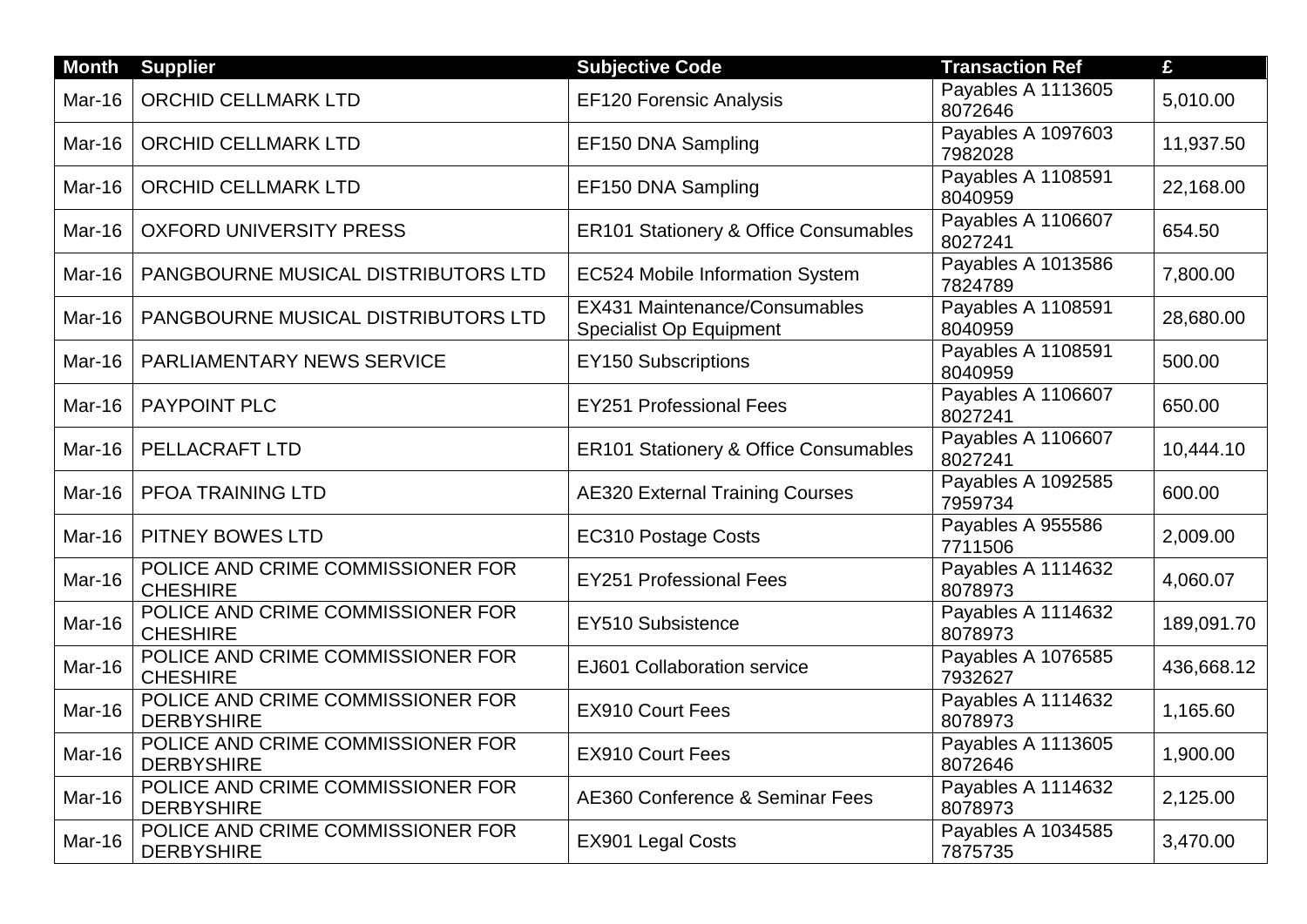| <b>Month</b> | <b>Supplier</b>                                                | <b>Subjective Code</b>                 | <b>Transaction Ref</b>        | £         |
|--------------|----------------------------------------------------------------|----------------------------------------|-------------------------------|-----------|
| Mar-16       | POLICE AND CRIME COMMISSIONER FOR<br><b>DERBYSHIRE</b>         | EJ110 Partnership Projects             | Payables A 1034585<br>7875735 | 4,160.00  |
| Mar-16       | POLICE AND CRIME COMMISSIONER FOR<br><b>DERBYSHIRE</b>         | <b>EC220 Airwave Service Charges</b>   | Payables A 1114632<br>8078973 | 11,327.00 |
| Mar-16       | POLICE AND CRIME COMMISSIONER FOR<br><b>DERBYSHIRE</b>         | EJ190 Other Partnerships               | Payables A 1065585<br>7895960 | 22,607.37 |
| Mar-16       | POLICE AND CRIME COMMISSIONER FOR<br><b>DORSET</b>             | <b>EY150 Subscriptions</b>             | Payables A 1065585<br>7895960 | 1,118.07  |
| Mar-16       | POLICE AND CRIME COMMISSIONER FOR<br><b>GREATER MANCHESTER</b> | <b>AE320 External Training Courses</b> | Payables A 1065585<br>7895960 | 1,000.00  |
| Mar-16       | POLICE AND CRIME COMMISSIONER FOR<br><b>GREATER MANCHESTER</b> | <b>AE320 External Training Courses</b> | Payables A 1115625<br>8083952 | 1,000.00  |
| Mar-16       | POLICE AND CRIME COMMISSIONER FOR<br><b>HERTFORDSHIRE</b>      | <b>AE320 External Training Courses</b> | Payables A 1094589<br>7970097 | 500.00    |
| Mar-16       | POLICE AND CRIME COMMISSIONER FOR<br><b>HUMBERSIDE</b>         | EJ120 Mutual Aid                       | Payables A 977586<br>7773569  | 7,951.87  |
| Mar-16       | POLICE AND CRIME COMMISSIONER FOR<br><b>KENT</b>               | <b>AE320 External Training Courses</b> | Payables A 1013586<br>7824789 | 3,400.00  |
| Mar-16       | POLICE AND CRIME COMMISSIONER FOR<br><b>LANCASHIRE</b>         | <b>AE320 External Training Courses</b> | Payables A 1108591<br>8040959 | 855.00    |
| Mar-16       | POLICE AND CRIME COMMISSIONER FOR<br><b>LEICESTERSHIRE</b>     | EJ190 Other Partnerships               | Payables A 1108591<br>8040959 | 10,000.00 |
| Mar-16       | POLICE AND CRIME COMMISSIONER FOR<br><b>LEICESTERSHIRE</b>     | EJ190 Other Partnerships               | Payables A 1076585<br>7932627 | 11,245.62 |
| Mar-16       | POLICE AND CRIME COMMISSIONER FOR<br><b>LINCOLNSHIRE</b>       | EJ190 Other Partnerships               | Payables A 1108601<br>8046022 | 5,626.38  |
| Mar-16       | POLICE AND CRIME COMMISSIONER FOR<br>NORTHAMPTONSHIRE          | <b>AE320 External Training Courses</b> | Payables A 1106607<br>8027241 | 1,100.00  |
| Mar-16       | POLICE NATIONAL LEGAL DATABASE                                 | <b>EC590 Other IT Costs</b>            | Payables A 1114632<br>8078973 | 17,162.26 |
| Mar-16       | POST OFFICE LIMITED                                            | ET180 Road Fund Licences               | Payables A 1097603<br>7982028 | 2,466.00  |
| Mar-16       | PROACTIS GROUP LTD                                             | <b>EY150 Subscriptions</b>             | Payables A 1114632<br>8078973 | 5,750.00  |
| Mar-16       | <b>PROCESS EVOLUTION LTD</b>                                   | <b>EC512 Software Licences</b>         | Payables A 1097603<br>7982028 | 1,800.00  |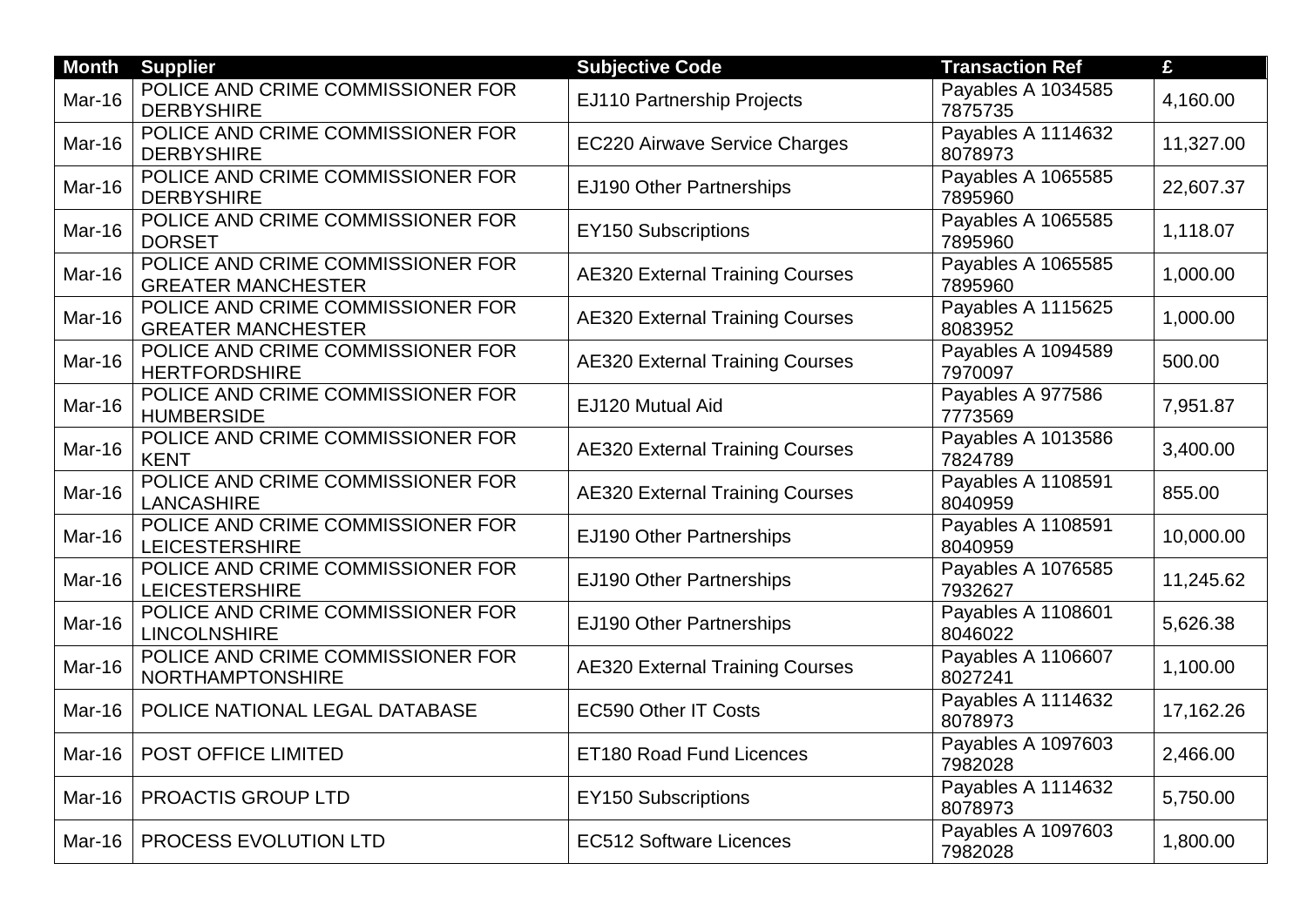| <b>Month</b> | <b>Supplier</b>                 | <b>Subjective Code</b>                             | <b>Transaction Ref</b>        | £         |
|--------------|---------------------------------|----------------------------------------------------|-------------------------------|-----------|
| Mar-16       | PROCESS EVOLUTION LTD           | <b>EY251 Professional Fees</b>                     | Payables A 1111597<br>8066486 | 19,000.00 |
| Mar-16       | PTSG ELECTRICAL SERVICES LTD    | EP501 Fixtures & Fittings                          | Payables A 1114632<br>8078973 | 767.00    |
| Mar-16       | REED SPECIALIST RECRUITMENT LTD | AE110 Agency / Temp Staff                          | Payables A 1089585<br>7955223 | 2,492.00  |
| Mar-16       | REED SPECIALIST RECRUITMENT LTD | AE110 Agency / Temp Staff                          | Payables A 1092585<br>7959734 | 2,492.00  |
| Mar-16       | REED SPECIALIST RECRUITMENT LTD | AE110 Agency / Temp Staff                          | Payables A 1114632<br>8078973 | 4,992.00  |
| Mar-16       | REED SPECIALIST RECRUITMENT LTD | AE110 Agency / Temp Staff                          | Payables A 1106607<br>8027241 | 12,492.00 |
| Mar-16       | REED SPECIALIST RECRUITMENT LTD | AE110 Agency / Temp Staff                          | Payables A 977586<br>7773569  | 13,016.22 |
| Mar-16       | REED SPECIALIST RECRUITMENT LTD | AE110 Agency / Temp Staff                          | Payables A 1108591<br>8040959 | 22,208.72 |
| Mar-16       | REED SPECIALIST RECRUITMENT LTD | AE110 Agency / Temp Staff                          | Payables A 1108601<br>8046022 | 30,315.97 |
| Mar-16       | <b>REMEDI</b>                   | <b>EY380 Grants to Voluntary Bodies</b>            | Payables A 1013586<br>7824789 | 15,876.91 |
| Mar-16       | <b>RICOH UK LTD</b>             | EC502 Hardware - maintenance                       | Payables A 1108591<br>8040959 | 850.00    |
| Mar-16       | <b>RICOH UK LTD</b>             | EC501 Hardware - purchase                          | Payables A 1108591<br>8040959 | 1,620.00  |
| Mar-16       | <b>RICOH UK LTD</b>             | ER101 Stationery & Office Consumables              | Payables A 1114632<br>8078973 | 22,136.99 |
| Mar-16       | <b>RICOH UK LTD</b>             | <b>ER121 Photocopier Machines Running</b><br>Costs | Payables A 1114632<br>8078973 | 33,358.07 |
| Mar-16       | ROYAL MAIL GROUP PLC            | <b>EC310 Postage Costs</b>                         | Payables A 1114632<br>8078973 | 1,861.55  |
| Mar-16       | ROYAL MAIL GROUP PLC            | <b>EC310 Postage Costs</b>                         | Payables A 1108591<br>8040959 | 2,387.20  |
| Mar-16       | ROYAL MAIL GROUP PLC            | <b>EC310 Postage Costs</b>                         | Payables A 1113605<br>8072646 | 3,779.05  |
| Mar-16       | RUSHCLIFFE BOROUGH COUNCIL      | AE110 Agency / Temp Staff                          | Payables A 1107648<br>8034671 | 5,563.20  |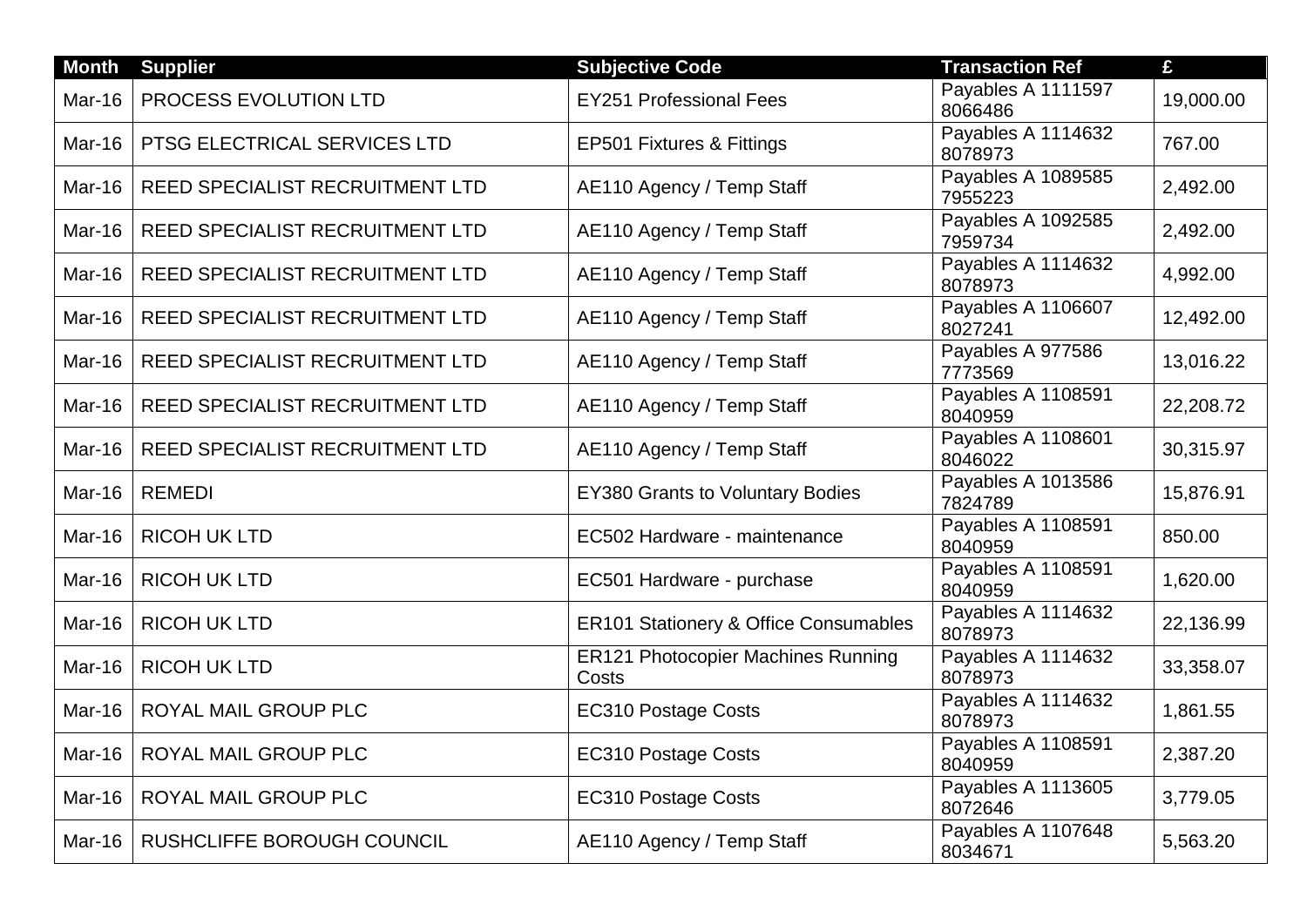| <b>Month</b>  | <b>Supplier</b>                                      | <b>Subjective Code</b>                           | <b>Transaction Ref</b>        | £         |
|---------------|------------------------------------------------------|--------------------------------------------------|-------------------------------|-----------|
| Mar-16        | <b>RUSSELL RICHARDSON &amp; SONS LTD</b>             | EP350 Waste Disposal                             | Payables A 1114632<br>8078973 | 886.50    |
| Mar-16        | S G SMITH T/A EASYMOVE                               | <b>EP202 Electricity</b>                         | Payables A 1076585<br>7932627 | 561.35    |
| Mar-16        | <b>S G SMITH T/A EASYMOVE</b>                        | EP250 Rent                                       | Payables A 1076585<br>7932627 | 5,250.00  |
| Mar-16        | <b>SELIMA LTD</b>                                    | EC510 Software - purchase                        | Payables A 1114632<br>8078973 | 19,000.00 |
| Mar-16        | SHAKESPEARE STREET INVESTMENT COLTD                  | EP250 Rent                                       | Payables A 1107648<br>8034671 | 2,419.35  |
| Mar-16        | SHIRE PROFESSIONAL CHARTERED<br><b>PSYCHOLOGISTS</b> | <b>EY251 Professional Fees</b>                   | Payables A 1113605<br>8072646 | 874.00    |
| Mar-16        | <b>SHRED-IT LTD</b>                                  | EP350 Waste Disposal                             | Payables A 977586<br>7773569  | 700.96    |
| Mar-16        | SHRED-IT LTD                                         | <b>EP353 Confidential Waste</b>                  | Payables A 1114632<br>8078973 | 1,156.84  |
| Mar-16        | SHRED-IT LTD                                         | <b>EP353 Confidential Waste</b>                  | Payables A 1107648<br>8034671 | 1,885.80  |
| Mar-16        | <b>SHRED-IT LTD</b>                                  | <b>EP353 Confidential Waste</b>                  | Payables A 1113605<br>8072646 | 2,671.24  |
| Mar-16        | <b>SKYGUARD LIMITED</b>                              | EX553 Covert Alarms Installation &<br>Monitoring | Payables A 1103589<br>7994466 | 810.00    |
| <b>Mar-16</b> | <b>SKYGUARD LIMITED</b>                              | <b>EY150 Subscriptions</b>                       | Payables A 1114632<br>8078973 | 12,900.00 |
| <b>Mar-16</b> | <b>SLATER ELECTRICAL SERVICES LTD</b>                | <b>EP401 Contract Cleaning</b>                   | Payables A 1101594<br>7988804 | 517.56    |
| Mar-16        | SLATER ELECTRICAL SERVICES LTD                       | <b>EX652 Other Operational Expenses</b>          | Payables A 1101594<br>7988804 | 2,807.44  |
| Mar-16        | <b>SLATER ELECTRICAL SERVICES LTD</b>                | <b>EX652 Other Operational Expenses</b>          | Payables A 924586<br>7652753  | 2,987.43  |
| Mar-16        | <b>SOLOS CONSULTANTS LTD</b>                         | AE110 Agency / Temp Staff                        | Payables A 1092585<br>7959734 | 3,727.72  |
| <b>Mar-16</b> | <b>SOLOS CONSULTANTS LTD</b>                         | AE110 Agency / Temp Staff                        | Payables A 1089585<br>7955223 | 3,838.42  |
| Mar-16        | <b>SOLOS CONSULTANTS LTD</b>                         | AE110 Agency / Temp Staff                        | Payables A 1105593<br>8020262 | 3,838.42  |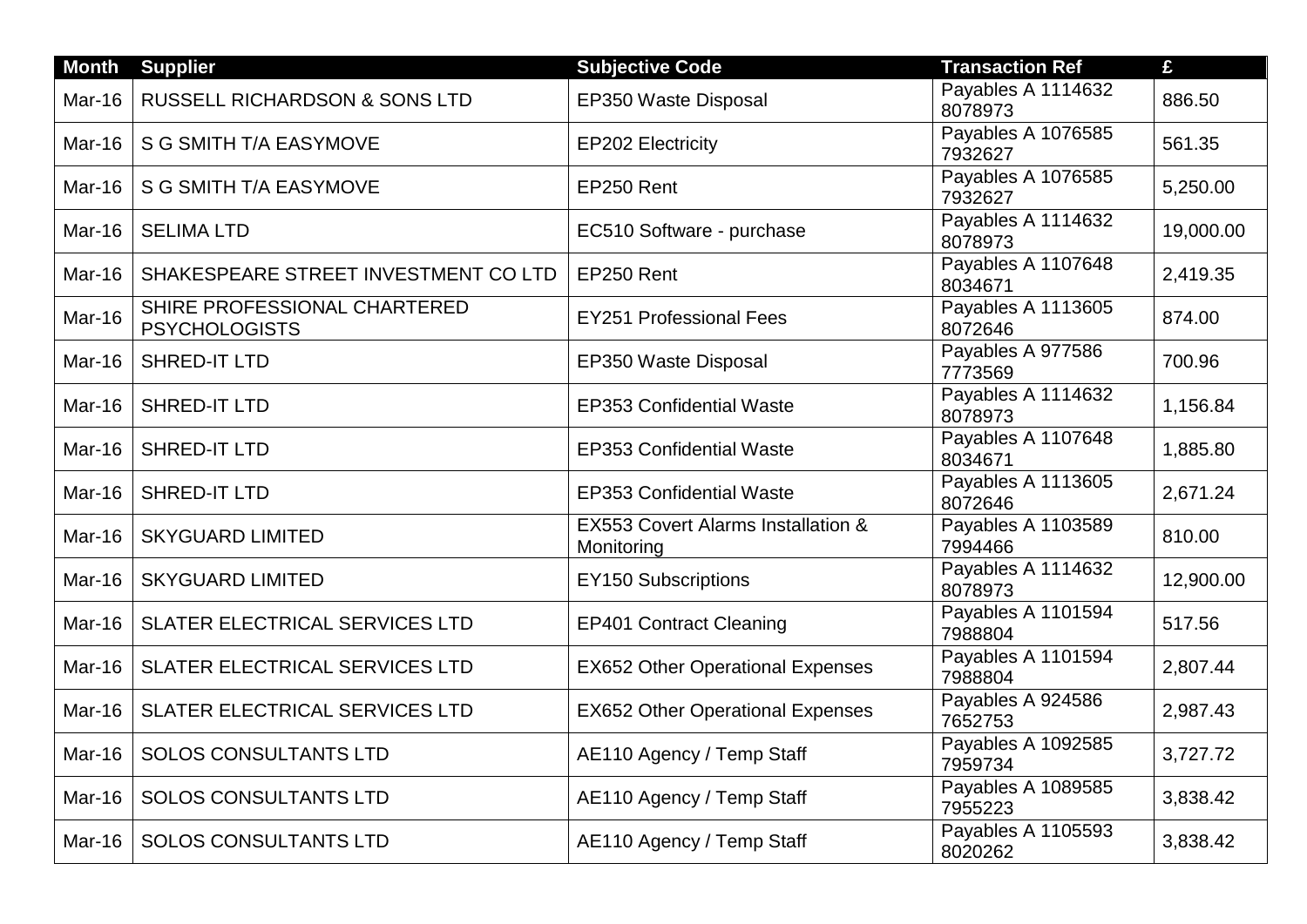| <b>Month</b>  | <b>Supplier</b>                                      | <b>Subjective Code</b>                                    | <b>Transaction Ref</b>        | £          |
|---------------|------------------------------------------------------|-----------------------------------------------------------|-------------------------------|------------|
| Mar-16        | SOUTHWELL TOWN COUNCIL                               | EP250 Rent                                                | Payables A 1092585<br>7959734 | 2,312.50   |
| Mar-16        | SPECIALIST COMPUTER CENTRES PLC                      | EC501 Hardware - purchase                                 | Payables A 1106607<br>8027241 | 3,695.00   |
| Mar-16        | SPECIALIST COMPUTER CENTRES PLC                      | <b>EY150 Subscriptions</b>                                | Payables A 1094589<br>7970097 | 80,282.58  |
| Mar-16        | <b>ST JOHN AMBULANCE</b>                             | EP251 Hire of Rooms/Premises                              | Payables A 1111597<br>8066486 | 1,350.00   |
| Mar-16        | STARTRAQ (UK) LTD                                    | <b>EY151 Licence Fees</b>                                 | Payables A 1114632<br>8078973 | 113,045.78 |
| Mar-16        | STHREE PARTNERSHIP LLP                               | AE110 Agency / Temp Staff                                 | Payables A 1113605<br>8072646 | 3,000.00   |
| Mar-16        | STHREE PARTNERSHIP LLP                               | AE110 Agency / Temp Staff                                 | Payables A 1101594<br>7988804 | 6,600.00   |
| Mar-16        | <b>SUNTOP BOARDING KENNELS</b>                       | EX611 Police Dogs -<br>Feed/kennelling/vets               | Payables A 1076585<br>7932627 | 6,521.67   |
| Mar-16        | <b>TDH CATERING LTD</b>                              | <b>EY251 Professional Fees</b>                            | Payables A 1065585<br>7895960 | 1,602.00   |
| <b>Mar-16</b> | TELEFONICA O2 (UK) LTD                               | EC130 Mobile Phone Call Charges &<br><b>Contract Cost</b> | Payables A 924586<br>7652753  | 3,076.16   |
| <b>Mar-16</b> | TELEPHONE TECHNOLOGY LTD                             | EC130 Mobile Phone Call Charges &<br><b>Contract Cost</b> | Payables A 1013586<br>7824789 | 1,586.40   |
| Mar-16        | THE ALBERT HALL (NOTTINGHAM) LTD                     | EP251 Hire of Rooms/Premises                              | Payables A 1108591<br>8040959 | 4,135.00   |
| <b>Mar-16</b> | THE APPROPRIATE ADULT SERVICE LIMITED                | <b>ED113 Detained Persons - Consumables</b>               | Payables A 1108591<br>8040959 | 3,780.75   |
| <b>Mar-16</b> | THE BOC GROUP LTD                                    | EP501 Fixtures & Fittings                                 | Payables A 1101594<br>7988804 | 564.95     |
| <b>Mar-16</b> | THE DLNR CRC LTD                                     | EP251 Hire of Rooms/Premises                              | Payables A 1094589<br>7970097 | 914.24     |
| <b>Mar-16</b> | THE DLNR CRC LTD                                     | EP251 Hire of Rooms/Premises                              | Payables A 924586<br>7652753  | 2,790.74   |
| Mar-16        | THE LEADERSHIP CENTRE FOR LOCAL<br><b>GOVERNMENT</b> | <b>EY251 Professional Fees</b>                            | Payables A 1097603<br>7982028 | 1,499.81   |
| <b>Mar-16</b> | THE UNIVERSITY OF WARWICK                            | <b>AE330 University Fees</b>                              | Payables A 1101594<br>7988804 | 2,020.00   |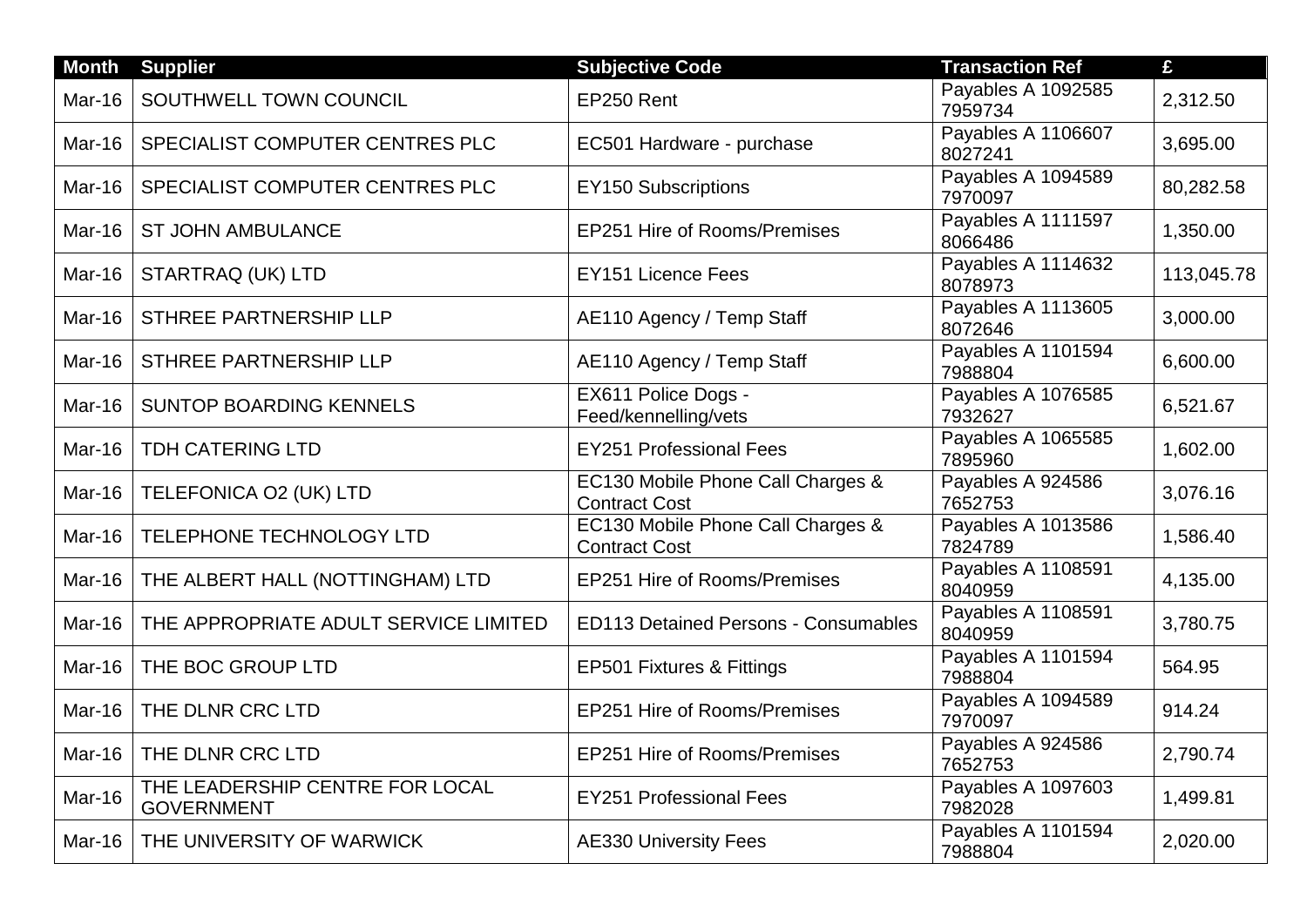| <b>Month</b>  | <b>Supplier</b>                              | <b>Subjective Code</b>                                     | <b>Transaction Ref</b>        | £          |
|---------------|----------------------------------------------|------------------------------------------------------------|-------------------------------|------------|
| Mar-16        | THRIFTY CAR & VAN RENTAL (SCOT GROUP<br>LTD) | ET211 Hire of Transport - Operational                      | Payables A 1096588<br>7976219 | 770.00     |
| Mar-16        | TOTAL INTEGRATED SOLUTIONS LTD               | EP123 Building Maintenance - Day to<br>Day                 | Payables A 1111597<br>8066486 | 690.00     |
| Mar-16        | <b>TOTAL INTEGRATED SOLUTIONS LTD</b>        | EP123 Building Maintenance - Day to<br>Day                 | Payables A 1108591<br>8040959 | 704.60     |
| Mar-16        | TOTAL INTEGRATED SOLUTIONS LTD               | EP123 Building Maintenance - Day to<br>Day                 | Payables A 1115625<br>8083952 | 2,118.73   |
| Mar-16        | TOTAL INTEGRATED SOLUTIONS LTD               | EP123 Building Maintenance - Day to<br>Day                 | Payables A 1108601<br>8046022 | 3,386.00   |
| Mar-16        | <b>TRUVELO (UK) LTD</b>                      | <b>EX652 Other Operational Expenses</b>                    | Payables A 1113605<br>8072646 | 900.00     |
| Mar-16        | TRUVELO (UK) LTD                             | <b>EX652 Other Operational Expenses</b>                    | Payables A 1097603<br>7982028 | 2,616.00   |
| Mar-16        | <b>UNIPAR SERVICES</b>                       | EU111 Clothing & Uniforms                                  | Payables A 1097603<br>7982028 | 22,618.90  |
| Mar-16        | <b>UNISYS LTD</b>                            | <b>EC441 Network HOLMES 2</b>                              | Payables A 977586<br>7773569  | 83,650.00  |
| Mar-16        | UNIVERSITY OF LEICESTER                      | <b>EF110 Pathologists Fees</b>                             | Payables A 955586<br>7711506  | 2,160.00   |
| <b>Mar-16</b> | UNIVERSITY OF LEICESTER                      | <b>EF110 Pathologists Fees</b>                             | Payables A 977586<br>7773569  | 5,137.00   |
| Mar-16        | UNIVERSITY OF LEICESTER                      | <b>EF110 Pathologists Fees</b>                             | Payables A 1106607<br>8027241 | 12,675.00  |
| <b>Mar-16</b> | <b>VENSON NOTTS LTD</b>                      | ET211 Hire of Transport - Operational                      | Payables A 1107648<br>8034671 | 271,967.43 |
| Mar-16        | <b>VICTIM SUPPORT NOTTINGHAMSHIRE</b>        | <b>EY380 Grants to Voluntary Bodies</b>                    | Payables A 1076585<br>7932627 | 9,554.00   |
| <b>Mar-16</b> | <b>VIRGIN MEDIA BUSINESS LTD</b>             | <b>EC420 Network Management</b>                            | Payables A 1092585<br>7959734 | 11,366.00  |
| Mar-16        | <b>VODAFONE CORPORATE LIMITED</b>            | EC110 Fixed Telephone Call Charges &<br><b>Line Rental</b> | Payables A 1113605<br>8072646 | 674.60     |
| <b>Mar-16</b> | <b>VODAFONE CORPORATE LIMITED</b>            | <b>EC420 Network Management</b>                            | Payables A 1065585<br>7895960 | 731.50     |
| Mar-16        | <b>VODAFONE CORPORATE LIMITED</b>            | EJ801 PNC Costs                                            | Payables A 1097603<br>7982028 | 3,080.90   |